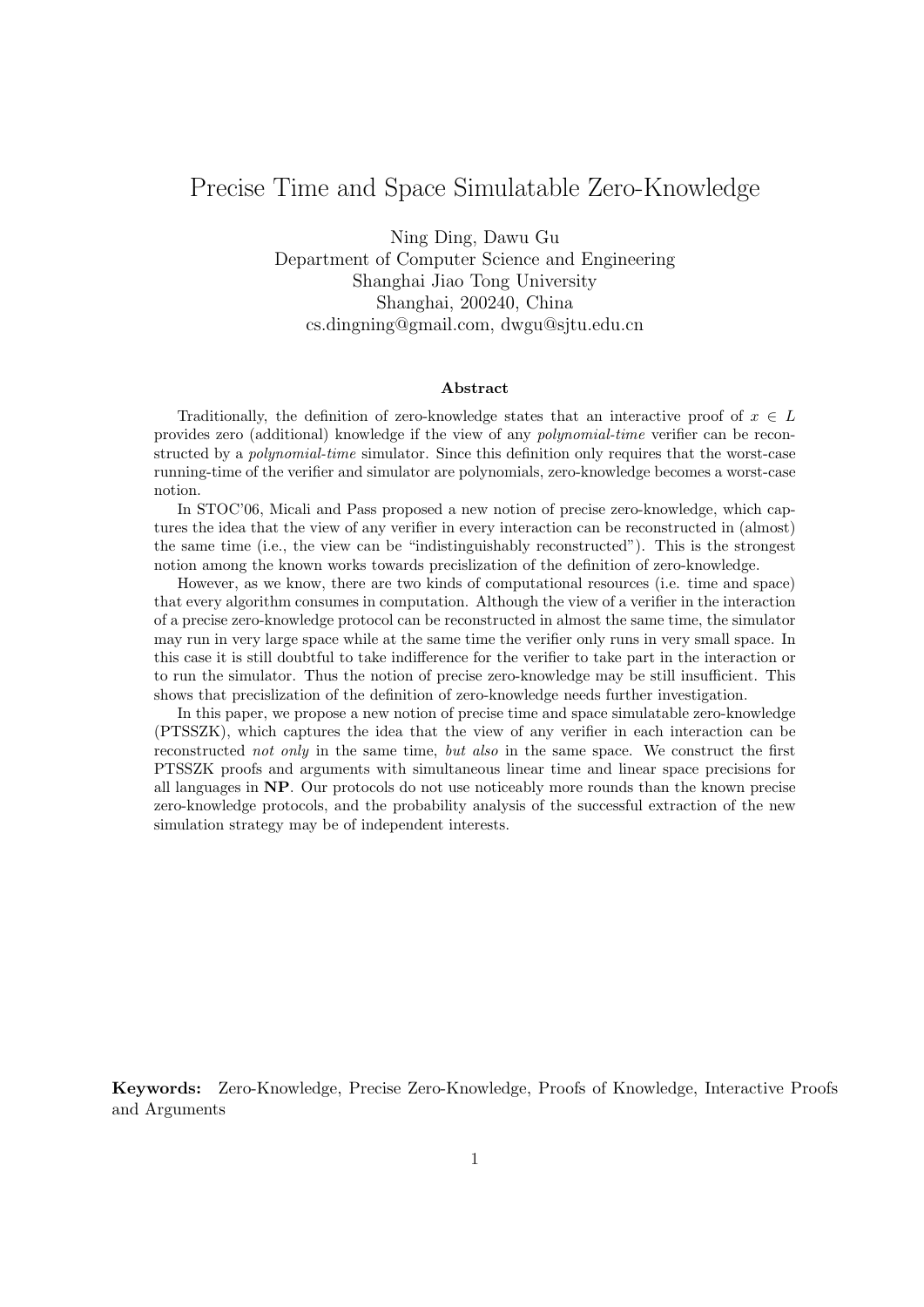# Contents

| $\mathbf{1}$      | <b>Introduction</b><br>1.1<br>1.2                                                                                                                                                                                                    | $\bf{2}$<br>3<br>-4 |  |  |  |  |  |  |  |  |  |  |
|-------------------|--------------------------------------------------------------------------------------------------------------------------------------------------------------------------------------------------------------------------------------|---------------------|--|--|--|--|--|--|--|--|--|--|
| $\bf{2}$          | <b>Preliminaries</b>                                                                                                                                                                                                                 | 5                   |  |  |  |  |  |  |  |  |  |  |
|                   | 2.1                                                                                                                                                                                                                                  | 5                   |  |  |  |  |  |  |  |  |  |  |
|                   | 2.2                                                                                                                                                                                                                                  | $\frac{5}{2}$       |  |  |  |  |  |  |  |  |  |  |
|                   | Interactive Proofs and Arguments (a) and the context of the state of the state of the state of the state of the state of the state of the state of the state of the state of the state of the state of the state of the state<br>2.3 | 6                   |  |  |  |  |  |  |  |  |  |  |
|                   | 2.4                                                                                                                                                                                                                                  | 6                   |  |  |  |  |  |  |  |  |  |  |
|                   | 2.5                                                                                                                                                                                                                                  | 7                   |  |  |  |  |  |  |  |  |  |  |
|                   | 2.6                                                                                                                                                                                                                                  |                     |  |  |  |  |  |  |  |  |  |  |
| 3                 | <b>The New Notion</b>                                                                                                                                                                                                                | 7                   |  |  |  |  |  |  |  |  |  |  |
| $\overline{4}$    | <b>High-Level Proofs of Our Results</b>                                                                                                                                                                                              | 8                   |  |  |  |  |  |  |  |  |  |  |
|                   | 4.1                                                                                                                                                                                                                                  | 8                   |  |  |  |  |  |  |  |  |  |  |
|                   | 4.2                                                                                                                                                                                                                                  | -9                  |  |  |  |  |  |  |  |  |  |  |
| 5.                | <b>Constructions of the PTSEPOKs and PTSEAOKs</b>                                                                                                                                                                                    |                     |  |  |  |  |  |  |  |  |  |  |
| <b>References</b> |                                                                                                                                                                                                                                      |                     |  |  |  |  |  |  |  |  |  |  |
|                   |                                                                                                                                                                                                                                      |                     |  |  |  |  |  |  |  |  |  |  |

# [List of Tables](#page-11-0)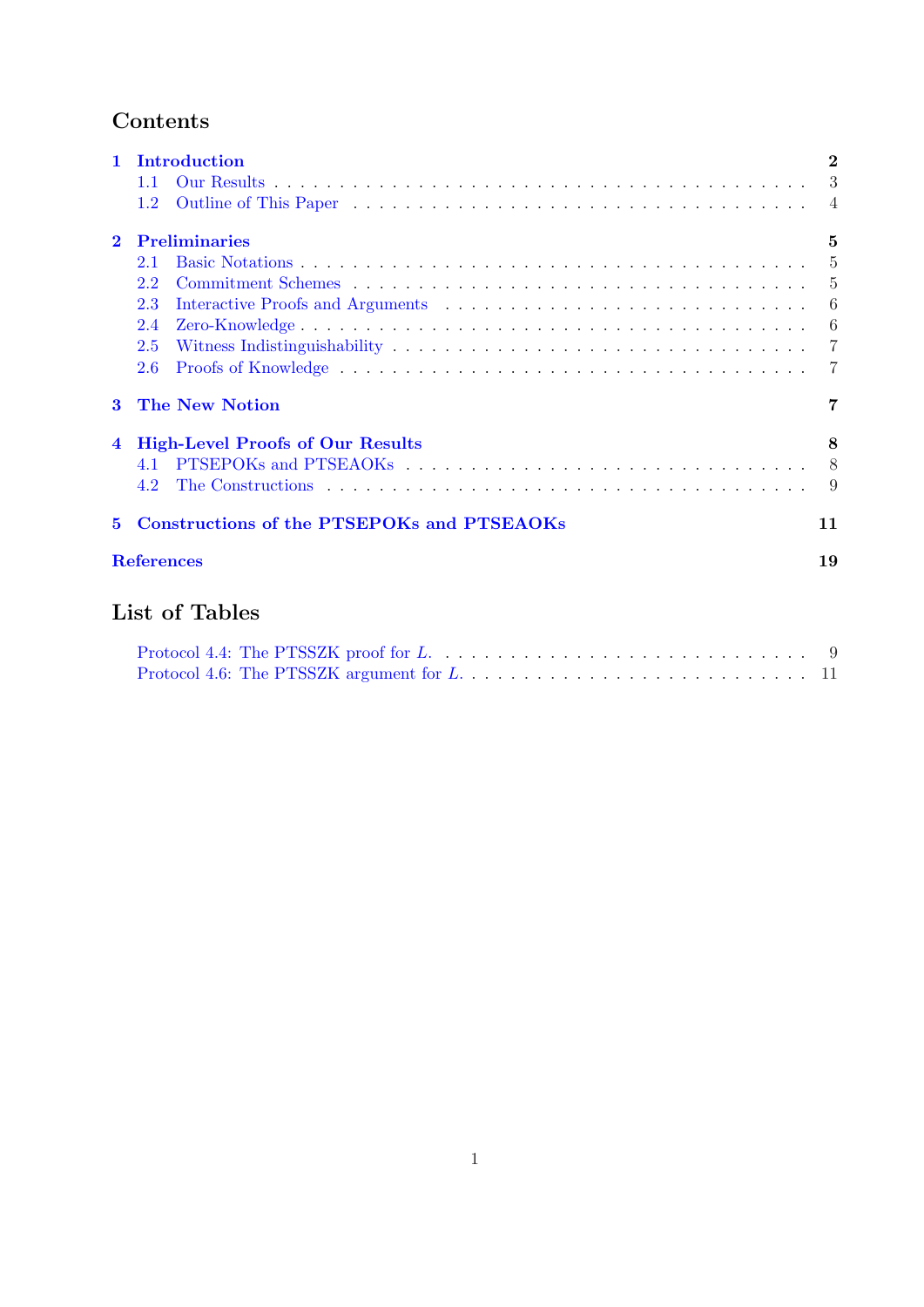## <span id="page-2-0"></span>1 Introduction

Zero-knowledge proofs were introduced by Goldwasser, Micali and Rackoff [14]. Their definition essentially states that an interactive proof of  $x \in L$  provides zero (additional) knowledge if, for any efficient verifier  $V^*$ , the view of  $V^*$  in the interaction can be "indistinguishably reconstructed" by an efficient simulator  $S$ -interacting with no one- on just input x. Since efficiency is formalized as polynomial-time, a worst-case notion, zero-knowledge too automatically [bec](#page-20-0)omes a worst-case notion. The refinement of [11] (Sec. 4.4.4.2) calls for a tighter coupling between the expected running-time of  $V^*$  and that of S: a proof is zero-knowledge with tightness  $t(\cdot)$  if there exists a fixed polynomial  $p(\cdot)$  such that the expected running-time of  $S(x)$  is upper-bounded by  $t(|x|)$  times the expected running-time of  $V^*(x)$  plus  $p(|x|)$ .

Micali and Pass [15] arg[ued](#page-20-0), however, that such coupling may still be insufficient, even when the tightness function is a constant and the polynomial  $p(\cdot)$  is identically 0. Consider a family of malicious verifiers  ${V_i^*}_{i \in \mathbb{N}}$ , in which on input an instance  $x \in \{0,1\}^n$ ,  $V_i^*$  takes  $n^{10i}$  computational steps with probability  $\frac{1}{n}$ , and n steps in the rest of the time. Since the expected running-time of  $V_i^*$  is  $\Theta(n^{10i-1})$ , zer[o-kn](#page-20-0)owledge with optimal tightness only requires that  $V_i^*$ 's view be simulated in expected time  $\Theta(n^{10i-1})$ . Assume S always takes  $\Theta(n^{10i-1})$  time to reconstruct  $V_i^*$ 's view. Then in the viewpoint of [11], it is indistinguishable for  $V_i^*$  to get out and interact with the prover or to stay home and run S for granted. However, by interacting with  $P, V_i^*$  will almost always execute n steps of computation, while (in absence of extra guarantees) running the simulator might always cause him to invest  $n^{10i-1}$  steps of computation, which tends to infinite as i tends to infinite. Is the view of  $V_i^*$  "rec[ons](#page-20-0)tructed indistinguishably"? This discussion shows that we need a stronger notion of zero-knowledge.

Hence [15] put forward a notion of precise zero-knowledge. This notion captures the idea that prover provides a zero-knowledge proof of  $x \in L$  if the view v of any verifier in an interaction with the prover about  $x$  can be reconstructed in (almost) the same time. Informally, by  $[15]$  a proof system is zero-knowledge with  $p(n, y)$  (time) precision if for every verifier  $V^*$ , S' running-time in outputting [a v](#page-20-0)iew is bounded by  $p(n, T)$  whenever  $V^*$ 's running-time on this view is T. Following this notion, [15] constructed  $\omega(\log n)$ -round (resp.  $\omega(1)$ -round) (non-black-box) zer[o-kn](#page-20-0)owledge proofs and arguments with linear (resp. polynomial) precision for all languages in NP.

Further, [15] showed there do not exist black-box zero-knowledge protocols with polynomial precision for languages outside BPP, and [19] showed the simulators of Barak's non-black-box zeroknowledge ar[gum](#page-20-0)ents [1] cannot provide polynomial precision. To achieve precise time simulation, [15][19] developed a method, called the "cut-off" technique. That is, the simulator S still needs to rewind a veri[fier](#page-20-0)  $V^*$  to extract secret information, but in the first run it records  $V^*$ 's running-time (steps) and then in the second run it uses [thi](#page-20-0)s time to bound  $V^*$ 's computing, i.e., S emulates  $V^*$ for at most such time [\(s](#page-19-0)teps). If  $V^*$  needs more time then S terminates its computing. It can be [seen th](#page-20-0)is simulation strategy uses verifiers in a non-black-box way.

However, as we know, there are two kinds of computational resources (i.e., time and space) that every algorithm consumes in computation. Although the notion of precise zero-knowledge is quite strong, it investigates precise simulation only with respect to the running-time of the simulator and verifier, regardless of their *running-space*. Consider a family of malicious verifiers  $\{V_i^*\}_{i\in\mathbb{N}},$ in which on input an instance  $x \in \{0,1\}^n$  (for sufficiently large n's),  $V_i^*$  takes  $n^{10i}$  computational steps and  $n^c$  space for some  $c > 0$  (note that an n<sup>c</sup>-space machine may take at most  $n2^{\hat{\Theta}(n^c)}$  time, which is greater than  $n^{10i}$  for arbitrary i when n is large enough). Zero-knowledge with linear (time) precision only requires that  $V_i^*$ 's view be simulated in time  $\Theta(n^{10i})$ . Assume S always takes  $\Theta(n^{10i})$  time, but  $n^i$  space, to reconstruct  $V_i^*$ 's view. In this case in the viewpoint of [15], it is indistinguishable for  $V_i^*$  to take part in the interaction or run the simulator. But it can be seen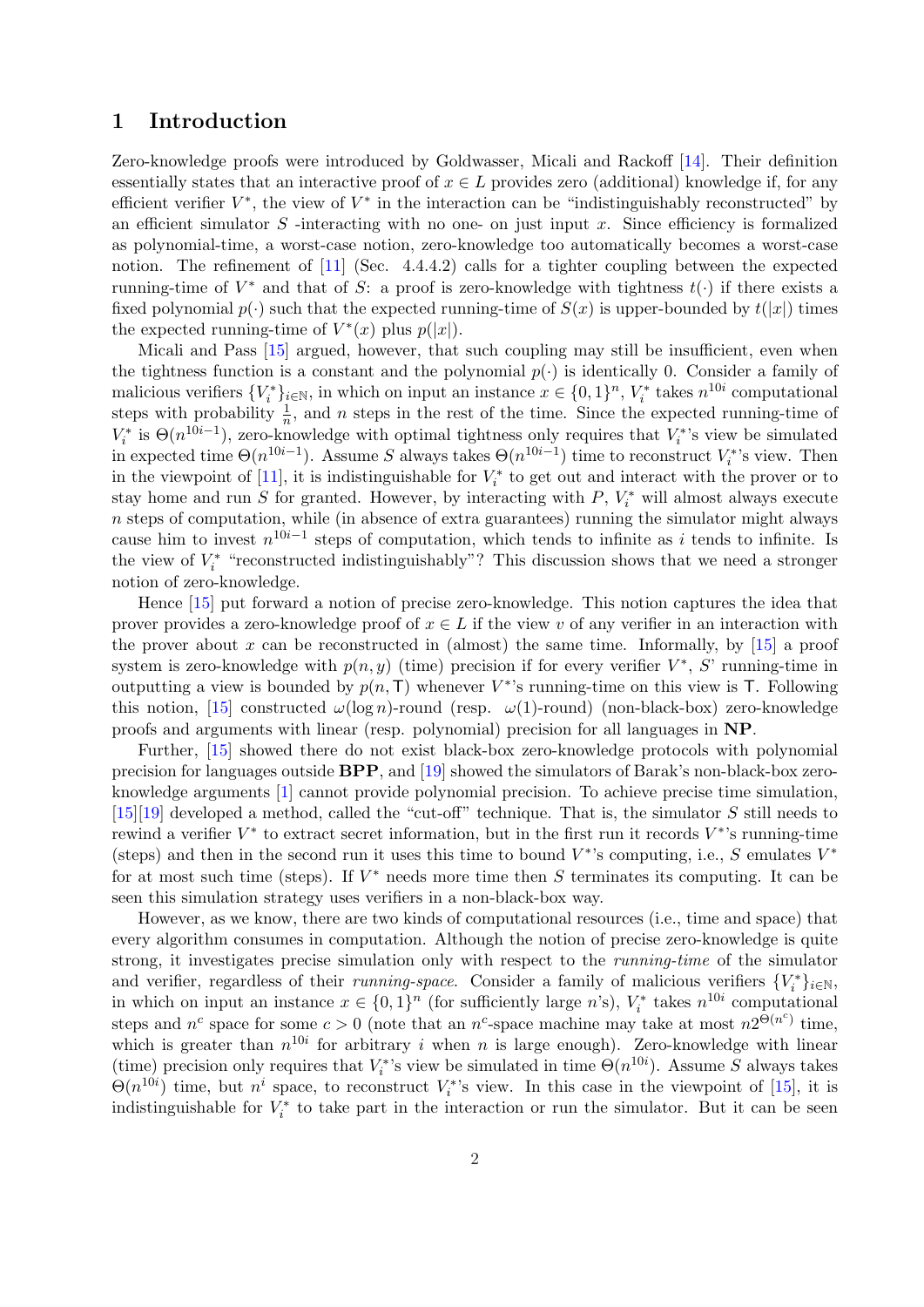<span id="page-3-0"></span>that (for sufficiently large n's)  $V_i^*$ 's running-space in the interaction is  $n^c$ , while the simulator needs  $n^i$  space to reconstruct  $V_i^*$ 's view, which is greater than any predetermined polynomial in  $n^c$  as i tends to infinite. Thus, is it really "indistinguishable" for  $V_i^*$  to interact with the prover or to run the simulator?

The above discussion shows the notion of precise zero-knowledge may be still insufficient and precislization of the definition of zero-knowledge needs further investigation. A natural (and maybe the strongest) avenue for extending precise zero-knowledge is to require that views be reconstructed not only in the same time, but also in the same space. In this paper we will try to pursue this avenue and to construct zero-knowledge proof systems which are precisely simulatable in this sense.

#### 1.1 Our Results

We put forward a new notion of precise time and space simulatable zero-knowledge (PTSSZK), which strengthens the notion of precise zero-knowledge [15] by additionally requiring the space used in reconstructing the view of a verifier is also almost the same as that of the verifier in the interaction. Informally, we say a proof system is zero-knowledge with time precision  $p_t(n, y)$  and space precision  $p_s(n, y)$  if for every verifier  $V^*$  the simulator S' running-time and running-space in reconstructing a view are always respectively bounded [by](#page-20-0)  $p_t(n, T)$  and  $p_s(n, S)$  whenever  $V^*$ 's running-time and running-space on this view are respectively T and S.

Since  $V^*$  and S are usually required to run in polynomial-time, it is less meaningful if  $p_t(n, y)$ or  $p_s(n, y)$  is super-polynomial in n or y, or else it is meaningful. To the best of our knowledge, all the known zero-knowledge protocols for languages outside BPP cannot obtain simultaneous meaningful time and space precisions. We construct the first PTSSZK proofs and arguments with simultaneous meaningful time and space precisions for all languages in NP. The formal results are shown as follows.

Theorem 1.1. Assume the existence of constant-round perfectly-hiding commitments. Then for every language  $L \in \mathbf{NP}$ 

1. there exist  $\omega(\log^3 n)$ -round zero-knowledge proofs with time precision  $p_t(n, y) = poly(n) + O(y)$ and space precision  $p_s(n, y) = poly(n) + O(y)$  for L.

2. there exist  $\omega(\log n)$ -round zero-knowledge proofs with time precision  $p_t(n, y) = poly(n) + poly(n)O(y)$ and space precision  $p_s(n, y) = poly(n) + O(y)$  for L.

**Theorem 1.2.** Assume the existence of one-way functions. Then for every language  $L \in \mathbb{NP}$ . 1. there exist  $\omega(\log^3 n)$ -round zero-knowledge arguments with time precision  $p_t(n, y) = poly(n) +$  $O(y)$  and space precision  $p_s(n, y) = poly(n) + O(y)$  for L.

2. there exist  $\omega(\log n)$ -round zero-knowledge arguments with time precision  $p_t(n, y) = poly(n) +$  $poly(n)O(y)$  and space precision  $p_s(n, y) = poly(n) + O(y)$  for L.

Comments. We give some comments on our results.

1. We stress that our results are model-independent. (Of course, the precise quantities of the  $poly(n)$ s depend on the underlying model.) Although this work concerns the precision of simulation, we are oblivious of the details how machines work and of definitions of the complexity measures of time and space. That is, we don't need to explicitly refer to any concrete machine model and definitions of the complexity measures of the two types of resource in that model. Instead, to handle issues on the measures we simply use variables, say  $T$  and  $S$ , to denote the quantities of time and space some machine consumes in computation, measured via some unspecified measures in some unspecified model. This abstract handling makes our results hold in general models.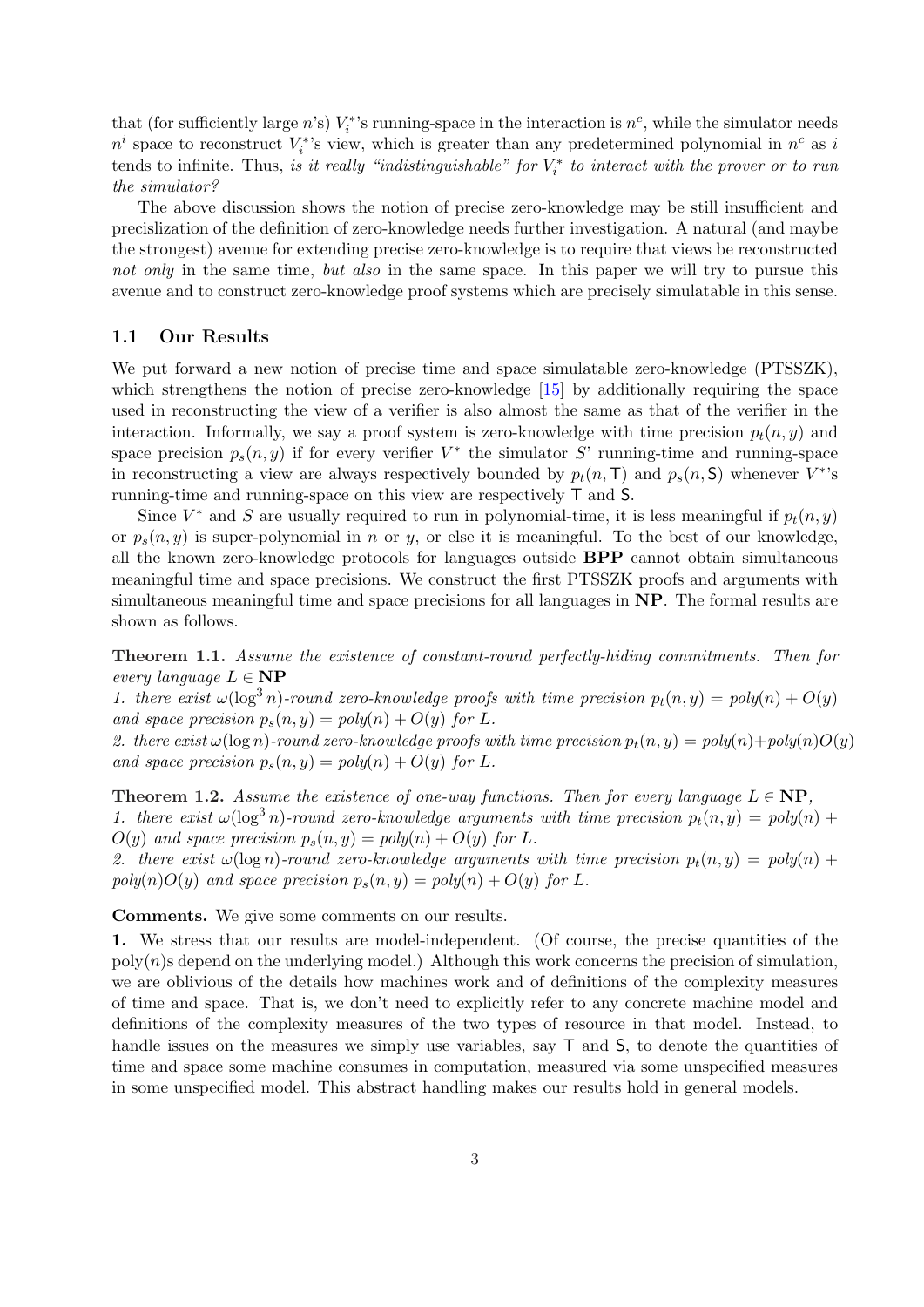<span id="page-4-0"></span>2. Our precisions are pure in the sense that the simulator  $S'$  running-time (resp. running-space) are only related to  $V^*$ 's running-time  $\mathsf T$  (resp.  $V^*$ 's running-space S), regardless of S (resp.  $\mathsf T$ ).

3. In Theorem 1.1 (or Theorem 1.2), the summand  $poly(n)$  in  $p_t$  depends on both L and the primitives underlying the constructions (e.g. commitments and one-way functions). The coefficient poly(n) in  $p_t$  (using  $\omega(\log n)$  rounds) is independent of L, but to depend on the primitives. The poly(n) in  $p_s$  depends on both L and the primitives. We did not try to minimize the poly(n) in  $p<sub>s</sub>$  by l[etting our sim](#page-3-0)ula[tors employ su](#page-3-0)btle strategies for space recycling, as our primary interest is just to obtain a fixed polynomial. The constant coefficients in  $O$ -notation of  $p_t, p_s$  are independent of both L and the primitives.

4. We obtain simultaneous *linear* time precision (using  $\omega(\log^3 n)$  rounds) and *linear* space precision. Remark 4.7 further shows if we employ the model of (interactive) Turing machines, we can obtain fully linear time precision (using  $\omega(\log^3 n)$  rounds), i.e.  $p_t(n, y) = O(y)$ .

Our Technique. In the high level, our constructions follow the paradigm used in [19] (based on [\[15\]\). To con](#page-10-0)struct precise zero-knowledge protocols, [19] first constructed some proofs (arguments) of knowledge with time precisions of extraction. Then using these proofs of knowledge as tools, [19] showed how to construct the desired precise zero-knowledge protocols with corresponding time precisions of simulation. Thus the task of constructing precise zero-knowledge proto[cols](#page-20-0) is reduced [to t](#page-20-0)he constructions of the required proofs of kno[wled](#page-20-0)ge. Following this paradigm, we show if such proofs of knowledge possess simultaneous time and space precisions (of extraction), the zero[kno](#page-20-0)wledge protocols possess corresponding time and space precisions (of simulation). Thus the main technical task in this work is to construct the proofs of knowledge with simultaneous time and space precisions.

Technically, [19] constructed the proofs of knowledge with time precisions by using the "cut-off" technique. As aforementioned, the simulators in [19] (as extractor in the proofs of knowledge) in the first run record  $V^*$ 's (as prover in the proofs of knowledge) running-time (steps) and then in the second run use this time to bound  $V^*$ 's computing, i.e., they emulate  $V^*$  for at most such time (steps) an[d if](#page-20-0)  $V^*$  needs more time then they terminate its computing. Since this (original) "cut-off" technique only concerns  $V^*$ 's running-ti[me](#page-20-0), the simulators in [19] cannot automatically provide simultaneous meaningful time and space precisions. Remark 5.2 shows an example that the two types of precision indeed cannot be obtained by using the original "cut-off" technique.

We extend the "cut-off" technique to present an improved extraction strategy and thus construct the proofs of knowledge with simultaneous meaningful time and space p[reci](#page-20-0)sions. (This shows our simulators use verifiers in the non-black-box way.) To extra[ct secret info](#page-12-0)rmation our simulators not only record  $V^*$ 's running-time (steps), but also record its running-space in the first run. In the second run our simulators emulate  $V^*$  for at most such steps, times a factor, and keep track of  $V^*$ 's running-space. If  $V^*$  needs more time, or more space than the recorded space (in size) in the rewind, our simulators terminate its computing. Remark 5.3 shows the usage of the factor for the time in the rewind is necessary, or else our simulator cannot succeed in extraction for any  $V^*$ . Since there is one more necessary condition with respect to space for our simulators to succeed in extraction, we shall present more subtle probability [analysis of s](#page-13-0)uccessful extraction, which is the main technical novelty of this work.

#### 1.2 Outline of This Paper

The rest of the paper is arranged as follows. In Section 2 we present the preliminaries throughout this paper, which contains probabilistic notations and definitions and known constructions of basic cryptographic primitives. In Section 3, we present the new notion of PTSSZK. In Section 4 we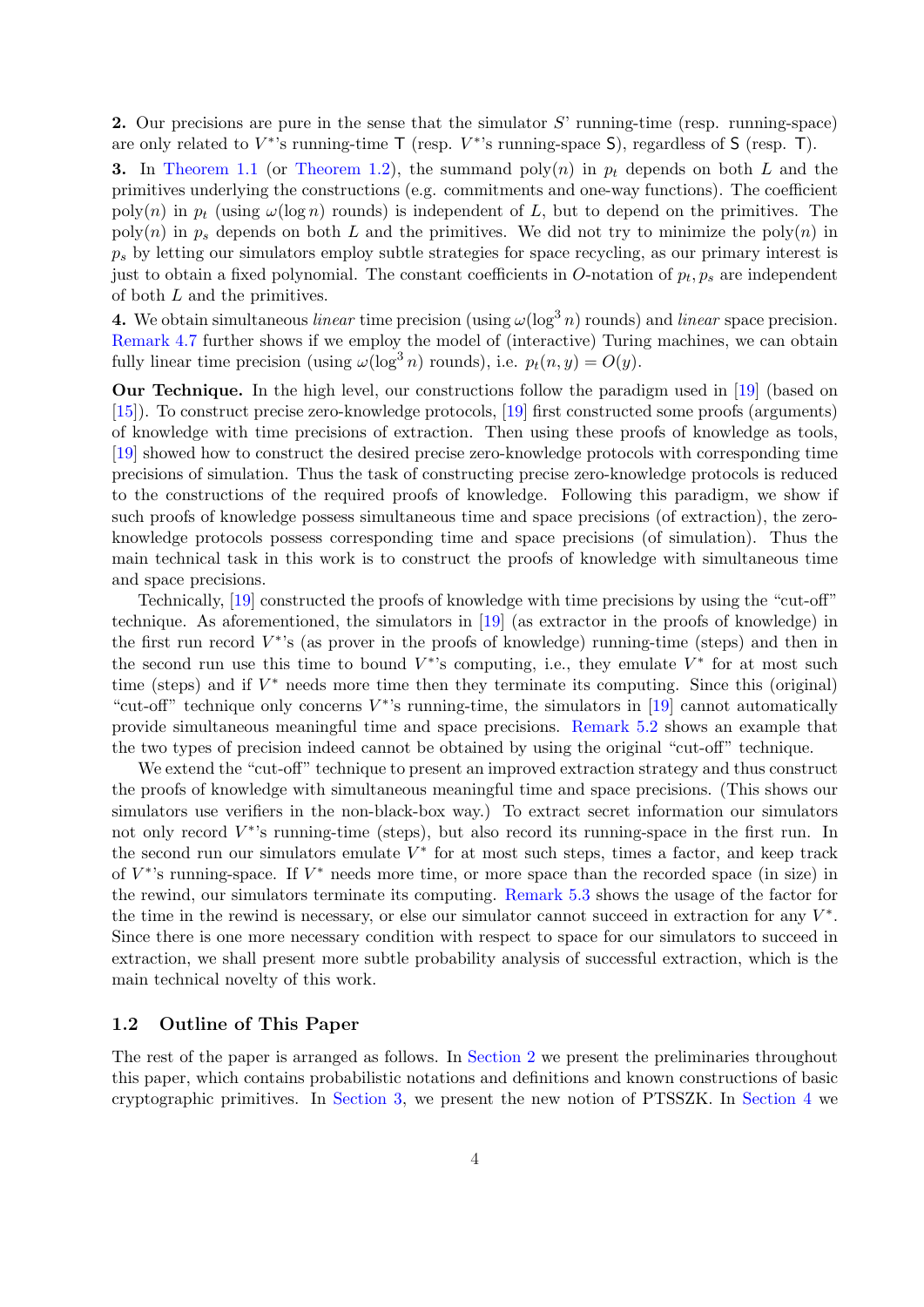<span id="page-5-0"></span>present the high-level proofs of our results assuming the existence of the proofs of knowledge with simultaneous time and space precisions. In Section 5, we present the constructions of the required proofs of knowledge and complete the entire proofs.

# 2 Preliminaries

#### 2.1 Basic Notations

We use  $[1, m]$  to denote all integers in  $\{1, 2, \cdots, m\}$ , and use symbol "∘" to denote concatenation operation of two strings and use  $|s|$  to denote the bit-length of string s.

Set Notations. Let A and B be two sets. We use  $A, B$  (or  $AB$ ) to denote the intersection of A and B,  $A+B$  to denote the union of A and B if they are disjoint,  $A-B$  to denote the difference of A and B, i.e., the set of points that belong to A but not to B,  $\bar{A}$  to denote the complement of A. **Probabilistic Notations.** We follow the standard notations in probability theory. Let  $Pr[A, B]$ (resp.  $Pr[A + B], Pr[A - B], Pr[\overline{A}]$ ) denote the probability of the intersection of A and B (resp.  $A + B$ ,  $A - B$ ,  $\overline{A}$ ), Pr[A|B] denote the conditional probability of A on the occurrence of B. A decomposition of the sample space (resp. A) is a set of  $\{D_1, \dots, D_d\}$  where d is a natural number,

satisfying that  $D_i \cap D_j = \phi$  for any  $1 \leq i \neq j \leq d$  and  $\sum^d$  $i=1$  $D_i$  equals the sample space (resp.

$$
\sum_{i=1}^d D_i = A).
$$

**Definition 2.1.** A function  $\mu(\cdot)$ , where  $\mu : \mathbb{N} \to [0,1]$ , is called *negligible* if  $\mu(n) = n^{-\omega(1)}$  (i.e.,  $\mu(n) < \frac{1}{n(n)}$  $\frac{1}{p(n)}$  for all polynomial  $p(\cdot)$  and large enough n's). We say a random event happens with *overwhelming* probability if it happens with probability  $1 - \mu(n)$  for some negligible function  $\mu(\cdot)$ . We will sometimes use neg to denote an unspecified negligible function.

**Definition 2.2.** (Computational Indistinguishability) We say two probability ensembles  $\{X_n\}_{n\in\mathbb{N}}$ and  ${Y_n}_{n\in\mathbb{N}}$  are computationally indistinguishable, if for every family of polynomial-sized circuits  ${C_n}_{n\in\mathbb{N}}$  |  $Pr[C_n(X_n) = 1] - Pr[C_n(Y_n) = 1]$  = neg(n). We will sometime abuse the notation and say that  $X_n$  and  $Y_n$  are computationally indistinguishable when each of them is a part of  $\{X_n\}_{n\in\mathbb{N}}$ and  $\{Y_n\}_{n\in\mathbb{N}}$  and  $\{X_n\}_{n\in\mathbb{N}}$  and  $\{Y_n\}_{n\in\mathbb{N}}$  are computationally indistinguishable. We will drop the index  $n$  if it can be inferred from the context. In most cases,  $n$  is the security parameter.

#### 2.2 Commitment Schemes

Definition 2.3. (Perfectly-Binding Commitment) A (non-interactive perfectly binding computationally hiding) commitment scheme is a uniform polynomial-time computable sequence of functions  $\{C_n\}_{n\in\mathbb{N}}$  where  $C_n: \{0,1\}^n \times \{0,1\}^{p(n)} \to \{0,1\}^{q(n)}$ , and  $p(\cdot), q(\cdot)$  are some polynomials, that satisfies:

**Perfect Binding** For every  $x \neq x' \in \{0,1\}^n$ ,  $C(x,\{0,1\}^{p(n)}) \cap \to C(x,\{0,1\}^{p(n)}) = \phi$ .

**Computational Hiding** For every  $x, x' \in \{0, 1\}^n$ , the random variables  $C(x, U_n)$  and  $C(x', U_n)$ are computationally indistinguishable.

A perfectly-binding commitment scheme can be constructed under the assumption that oneway permutations exist  $[4]$  (using the generic hard-core bit of  $[12]$ ). Another construction, under incomparable assumptions, was given by [2]. We can also use instead the two-round scheme of Naor [16], which can be based on any one-way function.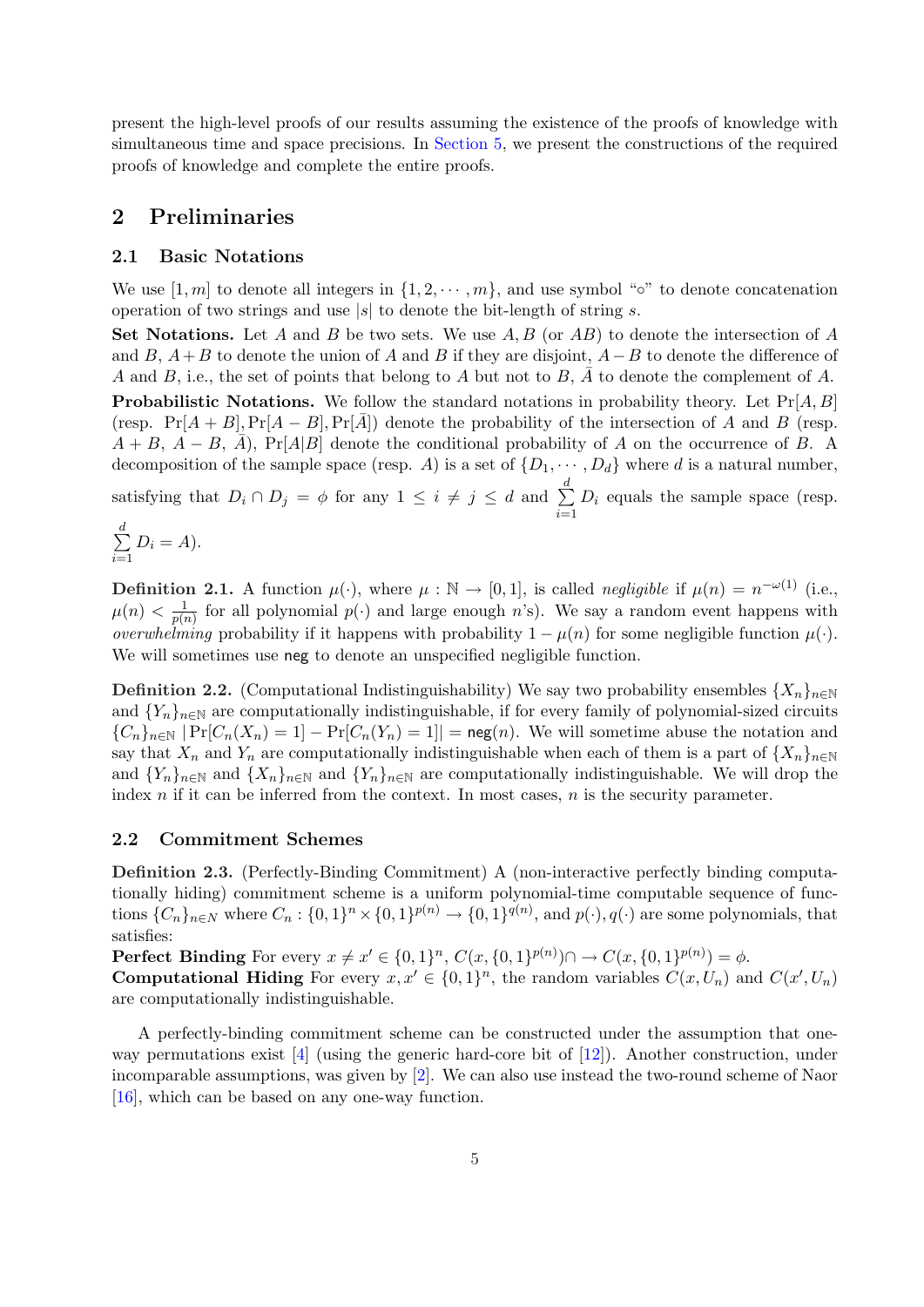<span id="page-6-0"></span>Perfectly-Hiding Commitment Schemes. In a perfectly-hiding commitment scheme, the binding property is guaranteed to hold only with respect to a probabilistic polynomial-time sender. On the other hand, the hiding property is information-theoretic. That is, the distributions of commitments different strings are identical, and thus even an all powerful receiver cannot know the value committed to by the sender. We stress that the binding property guarantees that a cheating probabilistic polynomial-time sender can find only one decommitment, even though decommitments to different strings exist. See [11] (Sec. 4.8.2) for a full definition. Perfectly-hiding commitment schemes can be constructed from any one-way permutation [17]. Constant-round schemes are only known to exist under stronger assumptions of the existence of collision-resistant hash functions [18][7] or the existence of a col[lect](#page-20-0)ion of certified claw-free functions [11] (Sec. 4.8.2.3).

#### 2.3 Interactive Proofs and Arguments

[An](#page-20-0) [in](#page-20-0)teractive proof [14] is a two-party protocol, where one party is c[alle](#page-20-0)d the prover and the other party is called the verifier. We use the following definition:

**Definition 2.4.** An interactive protocol  $(P, V)$  is called an interactive proof system for a language L if the following co[ndit](#page-20-0)ions hold:

**Efficiency:** The number and total length of messages exchanged between  $P$  and  $V$  are polynomially bounded and V is a probabilistic polynomial-time machine.

**Perfect completeness:** If  $x \in L$ , then V will always accept x.

**Soundness:** If  $x \notin L$ , then for any cheating prover  $P^*$  the probability that  $P^*$  convinces V of x is  $neg(n)$ .

Let L be a NP language. An interactive argument for L  $[6]$  is the following variation on the definition of an interactive proof:

1. The soundness requirement is relaxed to quantify only over prover strategies  $P^*$  that can be implemented by a polynomial-sized circuit.

2. The system is required to have an efficient prover strategy.

#### 2.4 Zero-Knowledge

Informally, a proof or argument system for  $L$  is zero-knowledge [14] if after seeing a proof that  $x \in L$ , the verifier does not learn anything about x that it didn't know before. Moreover this holds even if the verifier does not follow its prescribed strategy for the proof system, as long as its strategy can be implemented by an efficient algorithm. The forma[l de](#page-20-0)finition is below:

**Definition 2.5.** Let  $L = L(R)$  be some language and let  $(P, V)$  be an interactive proof (argument) for L. We say  $(P, V)$  is (perfect) zero-knowledge if there exists a probabilistic polynomial-time algorithm, called simulator, such that for every polynomial-sized circuit  $V^*$  and every  $(x, w) \in R$ , the following two probability variables are (identically distributed) computationally indistinguishable: **1.** The view of  $V^*$  in the real execution of  $(P(w), V^*)(x)$ .

**2.** The output of the simulator on input  $(x, V^*)$ .

There are two classical constructions of 3-round zero-knowledge proofs for NP (without requiring negligible soundness error probability) which are Blum's proof for Hamilton Circuits (HC) [5] and Goldreich, Micali and Wigderson's proof for Graph 3-Coloring [13]. These two constructions use a common paradigm. That is, the proofs consist of three steps: Prover firstly sends a commitment (using a perfectly-binding commitment scheme) to verifier and then verifier responses a random challenge (For Blum's protocol, the challenge is one bit). Lastly, prover answers the [ch](#page-20-0)allenge by sending the decommitment. Verifier accepts the proof if th[e de](#page-20-0)commitment is valid.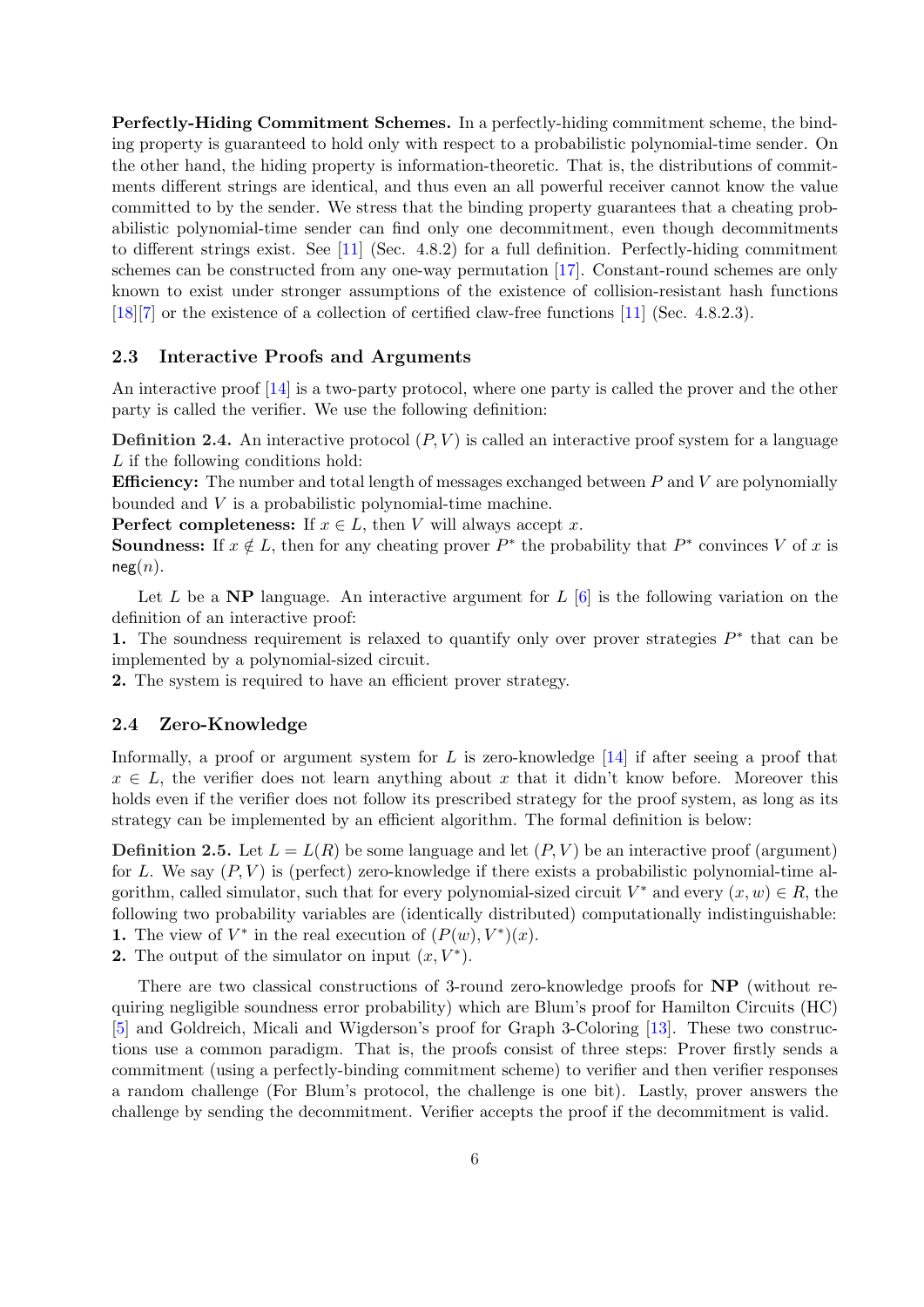#### <span id="page-7-0"></span>2.5 Witness Indistinguishability

Witness indistinguishability (WI) is a weaker property than zero-knowledge, introduced by [9]. In a witness indistinguishable proof system if both  $w_1$  and  $w_2$  are witnesses that  $x \in L$ , then it is infeasible for the verifier to distinguish whether the prover used  $w_1$  or  $w_2$  as the auxiliary input. The formal definition is below:

**Definition 2.6.** Let  $L = L(R)$  be some language and  $(P, V)$  be a proof (argument) for L. We say that  $(P, V)$  is witness indistinguishable if for any polynomial-sized circuit family  $\{V_n^*\}_{n\in\mathbb{N}}$ , any  $x, w_1, w_2$  where  $(x, w_1) \in R$  and  $(x, w_2) \in R$  such that the view of  $V^*$  in the interacting with  $P(x, w_1)$  is computationally indistinguishable from the view of  $V^*$  in the interacting with  $P(x, w_2)$ .

[9] showed that WI property can be preserved in concurrent setting. Hence n parallel composition of Blum's proof for  $NP$  is a construction of WI proofs for  $NP$  with negligible soundness error probability.

#### 2.6 Proofs of Knowledge

In a proof/argument system, the prover convinces the verifier that some string  $x$  is a member of a language L. In a proof/argument of knowledge (POK/AOK) [8][3][14][20] the prover should convince the verifier that it also knows a witness to the fact that  $x \in L$ . This is formalized by requiring that if the verifier is convinced with some probability  $p'$  by some (possibly cheating) prover strategy, then by applying an efficient algorithm, called knowledge extractor, to the cheating prover's strategy and private inputs, it is possible to obtain a witne[ss to the fac](#page-20-0)t that  $x \in L$ , with probability (almost equal to)  $p'$ . The formal definition is below:

**Definition 2.7.** Let  $L = L(R)$  and let  $(P, V)$  be a proof (argument) system for L. We say that  $(P, V)$  is a proof (argument) of knowledge for L if there exists a probabilistic polynomial-time algorithm  $E$  (called the knowledge extractor) such that for every polynomial-sized prover  $P^*$  and for every  $x \in \{0,1\}^n$ , if we let p' denote the probability that V accepts x when interacting with  $P^*$ , then  $Pr[E(P^*, x) \in R(x)] \ge p' - neg(n)$ .

Instantiated with a perfectly-binding (resp. perfectly-hiding) commitment scheme, the n parallel executions of Blum's protocol is a (resp. perfectly) WI POK (resp. AOK), ensured by the special soundness property.

### 3 The New Notion

**Counting Time and Space.** If M is a probabilistic (non-interactive) machine, denote by  $M_r$  the deterministic one obtained by fixing M's random coins to r, by  $\mathsf{T}_{M_r(x)}$  and  $\mathsf{S}_{M_r(x)}$  the runningtime and running-space of  $M_r$  on input x. (As aforementioned, we herein don't explicitly refer to any machine model and definitions of the complexity measures of running-time and running-space. Each of general models and the appropriate definitions of the complexity measures in it are suitable for this paper.)

Assume  $(P, V)$  uses  $\kappa$ -round prover's messages. For any interactive machine  $V^*$  with auxiliary input z (w.l.o.g. assume  $V^*$  is deterministic), denote by  $v = (x, z, (m_1, m_2, ..., m_\kappa))$  the view of  $V^*$ . Then denote by  $\mathsf{T}_{V^*}(v)$  and by  $\mathsf{S}_{V^*}(v)$  the running-time and running-space of  $V^*$  on input x and letting the  $j<sup>th</sup>$  message received be  $m_j$ ,  $1 \leq j \leq \kappa$ . For convenience of statement, we will always consider  $V^*$  to have x, z hardwired and refer the view of  $V^*$  to  $(m_1, m_2, ..., m_\kappa)$  in the rest of this paper (similarly for any  $P^*$ ).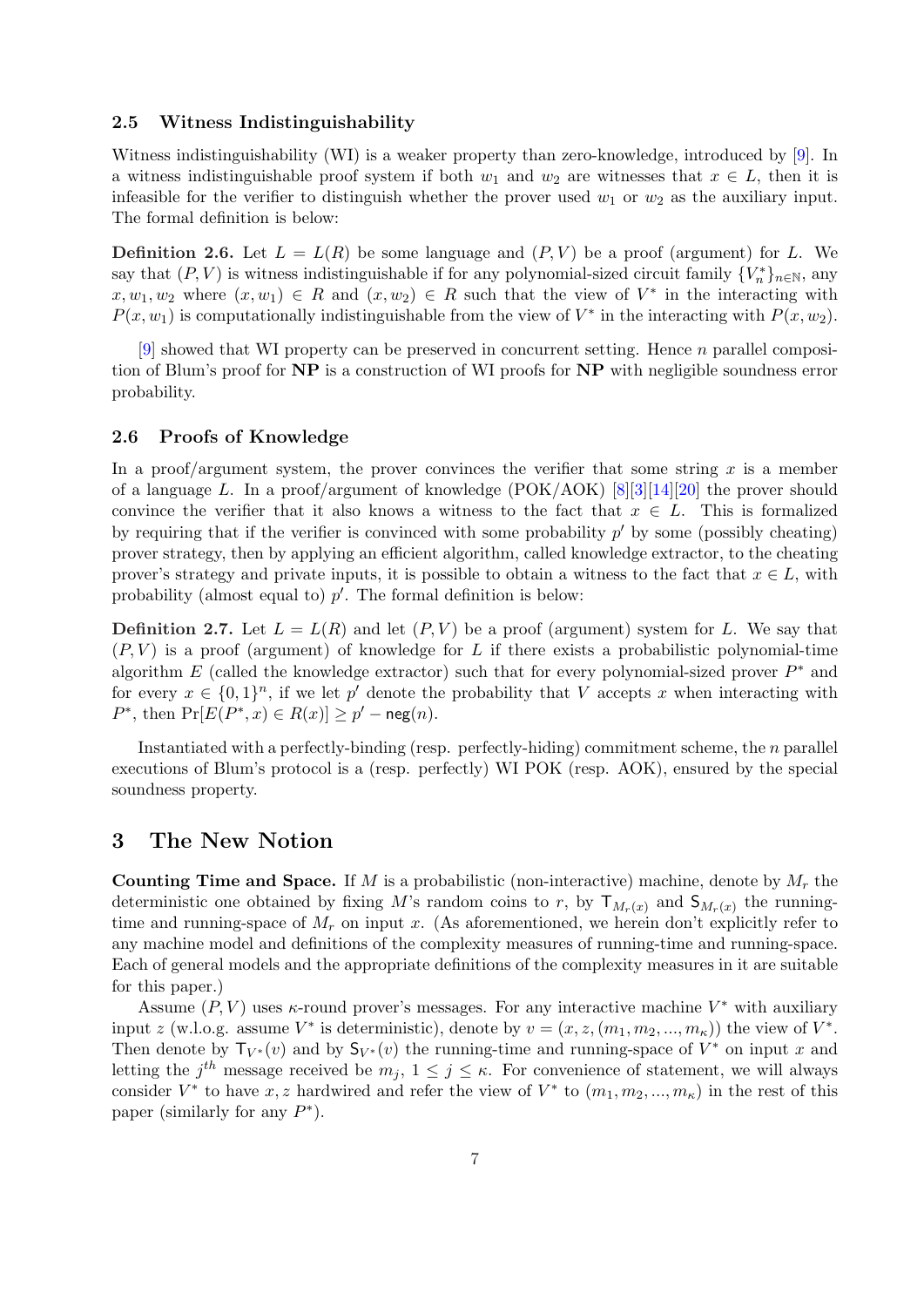<span id="page-8-0"></span>**Definition 3.1. (PTSSZK)** Let  $(P, V)$  be an interactive proof (argument) for a language  $L =$  $L(R)$ ,  $p_t : N \times N \to N$  and  $p_s : N \times N \to N$  be two monotonically increasing 2-variate functions. We say that  $(P, V)$  is computational zero-knowledge, or just zero-knowledge, with time precision  $p_t$  and space precision  $p_s$  if there exists a probabilistic polynomial-time algorithm S, called precise simulator, such that for every polynomial-sized  $V^*$  and every  $\{(x, w)\}\in R$  the following conditions hold:

- 1. The output of  $S(x, V^*)$  is computationally indistinguishable from the view of  $V^*$  in an execution of  $(P(w), V^*)(x)$ .
- 2. For every sufficiently long  $r \in \{0,1\}^*$ , let v be the view generated by  $S_r(x, V^*)$ . Then  $\mathsf{T}_{S_r(x, V^*)} \leq$  $p_t(n, \mathsf{T}_{V^*}(v))$  and  $\mathsf{S}_{S_r(x, V^*)} \leq p_s(n, \mathsf{S}_{V^*}(v)).$

**Remark 3.2.** If we only require the running-time of S and  $V^*$  satisfy the constraint  $p_t(n, y)$ , regardless of the constraint  $p_s(n, y)$  for their running-space, this is essentially the definition of precise zero-knowledge given in [15].

It can be seen a main task of constructing a PTSSZK protocol is to construct a precise simulator S. To output a simulated view, S usually needs to invoke an interaction in which it acts as prover on one hand and emulates  $V^*$  [to](#page-20-0) output verifier's messages on the other hand. To make the analysis of S' running-space accurately, we make the following specifications on the decomposition of running-space of  $S$  when emulating  $V^*$  (which are quite general).

**Specifications.** For our simulator S,  $S_{S_r(x,V^*)}$  consists of three parts: (1) the space needed to emulate  $V^*$ , (2) the predetermined space (decided by the protocol) needed to store the communicated messages (notice that  $V^*$ 's computation is emulated by S and thus if S detects  $V^*$  tries to send a message longer than what the protocol specifies it aborts) and (3) the space needed to perform the prover's strategy and extraction etc.

**Time and Space Cost in Emulation.** For universal machine  $S$ , we assume there are two universal constants  $l_1, l_2$  satisfying that the time taken by S in emulating  $V^*$  on view v is  $l_1 \mathsf{T}_{V^*}(v)$ [15], and the space taken by S in emulating  $V^*$  on v (i.e. part 1 described in the previous paragraph) is  $l_2S_{V^*}(v)$ .

# [4](#page-20-0) High-Level Proofs of Our Results

In this and next section we prove Theorem 1.1 and Theorem 1.2. This section only presents the highlevel constructions of the desired protocols. To do this we present a new primitive in Section 4.1, called precise time and space emulatable proofs/arguments of knowledge (PTSEPOK/PTSEAOK). In Section 4.2, we present the PTSSZK proofs and arguments under the assumption of the existence of the PTSEPOKs and PTSEA[OKs. In](#page-3-0) Section 5 [we will prese](#page-3-0)nt the detailed constructions of the required PTSEPOKs and PTSEAOKs and thus complete the entire proofs.

#### 4.[1 PTSE](#page-9-0)POKs and PTSEAO[Ks](#page-11-0)

The notion of PTSEPOKs and PTSEAOKs captures the idea that for any prover  $P^*$  and any x, (1) the joint view of  $P^*$  and the honest verifier V and (2) the witness for  $x \in L$  whenever V's view is accepting, can be simultaneously reconstructed (by an algorithm, called emulator-extractor) in the time and space almost identical to those taken by  $P^*$  on the reconstructed view. The formal description is shown as follows.

**Definition 4.1.** (PTSEPOK/PTSEAOK) Let  $L = L(R)$ ,  $(P, V)$  be an interactive proof (argument) for  $L, p_t : N \times N \to N$  and  $p_s : N \times N \to N$  be two monotonically increasing 2-variate functions. We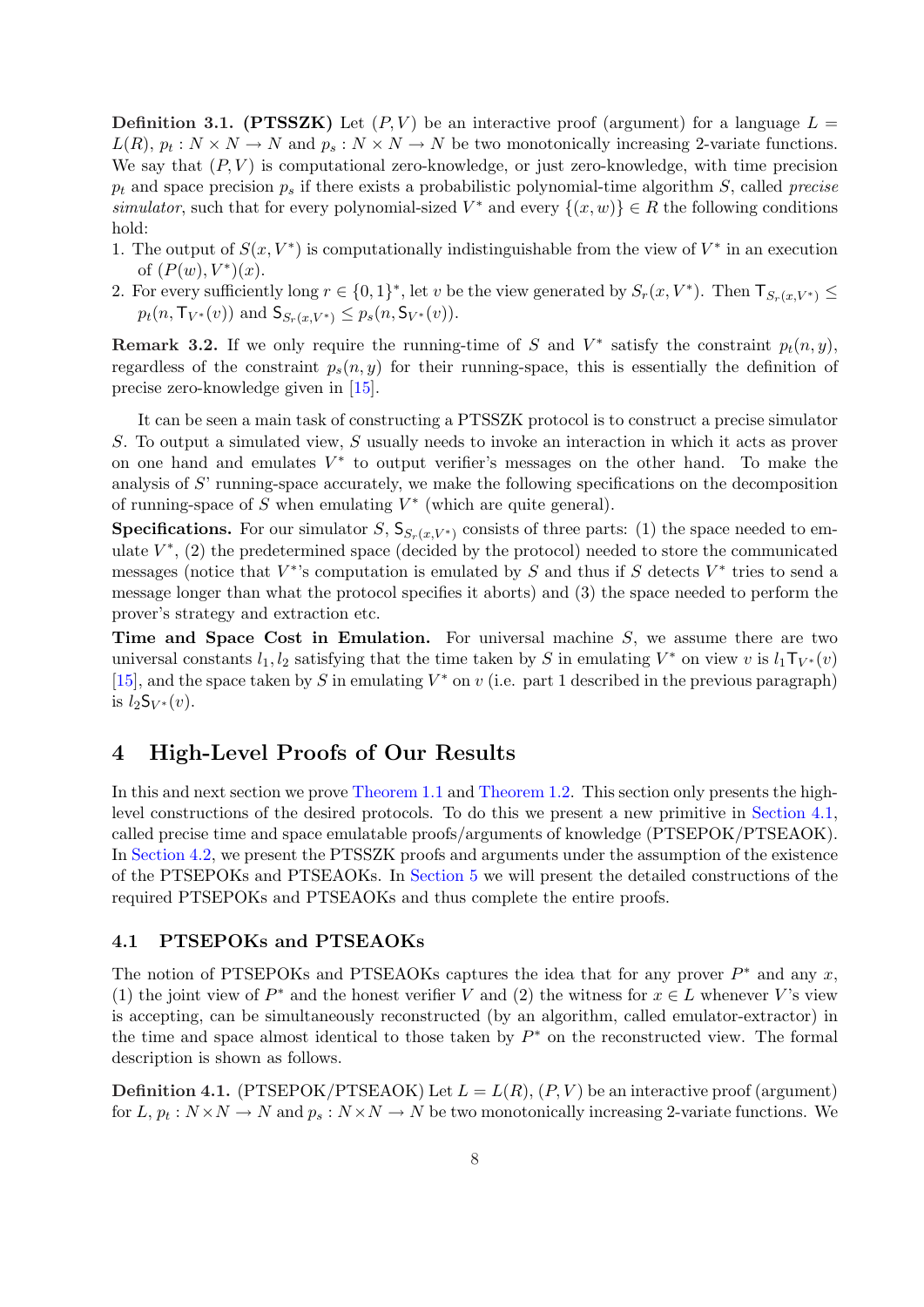<span id="page-9-0"></span>**Public Input:**  $x \in \{0,1\}^n$  (statement to be proved is " $x \in L$ "). Auxiliary Input to Prover: w, a witness for  $x \in L$ .

**Stage 1:**  $V \to P$ :  $V$  chooses  $\sigma \in_R \{0,1\}^n$ ,  $s \in_R \{0,1\}^{\text{poly}(n)}$  and sends  $c = \text{Com}(\sigma; s)$ .  $V \rightarrow P$ : V proves to P via the perfectly WI PTSEAOK of the statement: there exist values  $\sigma$  and s such that  $c = \text{Com}(\sigma; s)$ .

**Stage 2:**  $P \rightarrow V$ : P proves to V in the (slightly modified) n parallel repetitions of Blum's proof [5] that  $x \in L$ , in which V opens c and uses the string  $\sigma$  as its challenge.

Protocol 4.4. The PTSSZK proof for L.

say  $(P, V)$  is a proof (a[rgu](#page-20-0)ment) of knowledge with time precision  $p_t$  and space precision  $p_s$  if there exists a probabilistic polynomial-time algorithm  $E$ , called *precise emulator-extractor*, satisfying that for every polynomial-sized prover  $P^*$  and for every  $x \in \{0,1\}^n$  the following conditions hold:

- 1. Let (view<sub>P\*</sub>, view<sub>V</sub>, w) denote the output of  $E(x, P^*)$ . Then (view<sub>P\*</sub>, view<sub>V</sub>) is identically distributed to the joint view in the interaction of  $(P^*, V)(x)$ . Further, if with non-negligible probability p' view<sub>V</sub> is a convincing view, then w is a witness for  $x \in L$  with probability  $p'$  – neg $(n)$ .
- 2. For every sufficiently long  $r \in \{0,1\}^*$  let  $(\mathsf{v}_{P^*}, \mathsf{v}_V, w) \leftarrow E_r(x, P^*)$ . Then  $\mathsf{T}_{E_r(x, P^*)} \leq p_t(n, \mathsf{T}_{P^*}(\mathsf{v}_{P^*}))$ and  $S_{E_r(x,P^*)} \leq p_s(n, S_{P^*}(v_{P^*})).$

Remark 4.2. To be a building block of our PTSSZK protocols, a PTSEPOK (or PTSEAOK)  $(P, V)$  should have one more property, i.e. (perfect) WI. That is,  $(P, V)$  should additionally satisfy that for every polynomial-sized  $V^*$  and for every  $x, w_1, w_2$  where  $(x, w_1) \in R$  and  $(x, w_2) \in R V^*$ 's view in the interacting with  $P(x, w_1)$  is (identical to) computationally indistinguishable from its view in the interacting with  $P(x, w_2)$ .

#### 4.2 The Constructions

Claim 4.3. Assume there exist constant-round perfectly-hiding commitments and  $m'$ -round perfectly WI PTSEAOKs with time precision  $poly(n) + O(y)$  (resp.  $poly(n) + O(ny)$ ) and space precision poly(n) +  $O(y)$  for each NP relation. Then for every language  $L \in NP$ , there exists an  $m' + O(1)$ -round zero-knowledge proof with time precision  $p_t(n, y) = poly(n) + O(y)$  (resp.  $poly(n) + poly(n)O(y)$  and space precision  $p_s(n, y) = poly(n) + O(y)$  for L.

Proof. Our protocol is depicted in Protocol 4.4 where Com is a constant-round perfectly-hiding commitment. We show the protocol has all the required properties.

Completeness and Soundness. First, it is obvious completeness holds. Second, by perfect WI of the PTSEAOK, it holds that the whole stage 1 is still a perfectly-hiding commitment. Thus we deduce that when reaching stage 2 the prover has no idea about the value of challenge  $\sigma$ . In other words, even though the cheating prover reaches the second stage after seeing all messages in the first stage, the messages in the second stage are independent of the verifier's messages in stage 1. So a cheating prover violating the soundness of our protocol can be transformed to a full power cheating prover violating the soundness of the  $n$  parallel executions of Blum's proof. Thus soundness holds.

**Simulator** S. For every polynomial-sized  $V^*$  and  $x \in L$ , S works as follows: It first emulates  $V^*$ to the commitment c. Then  $S$  uses the strategy of the emulator-extractor  $E$  of the PTSEAOK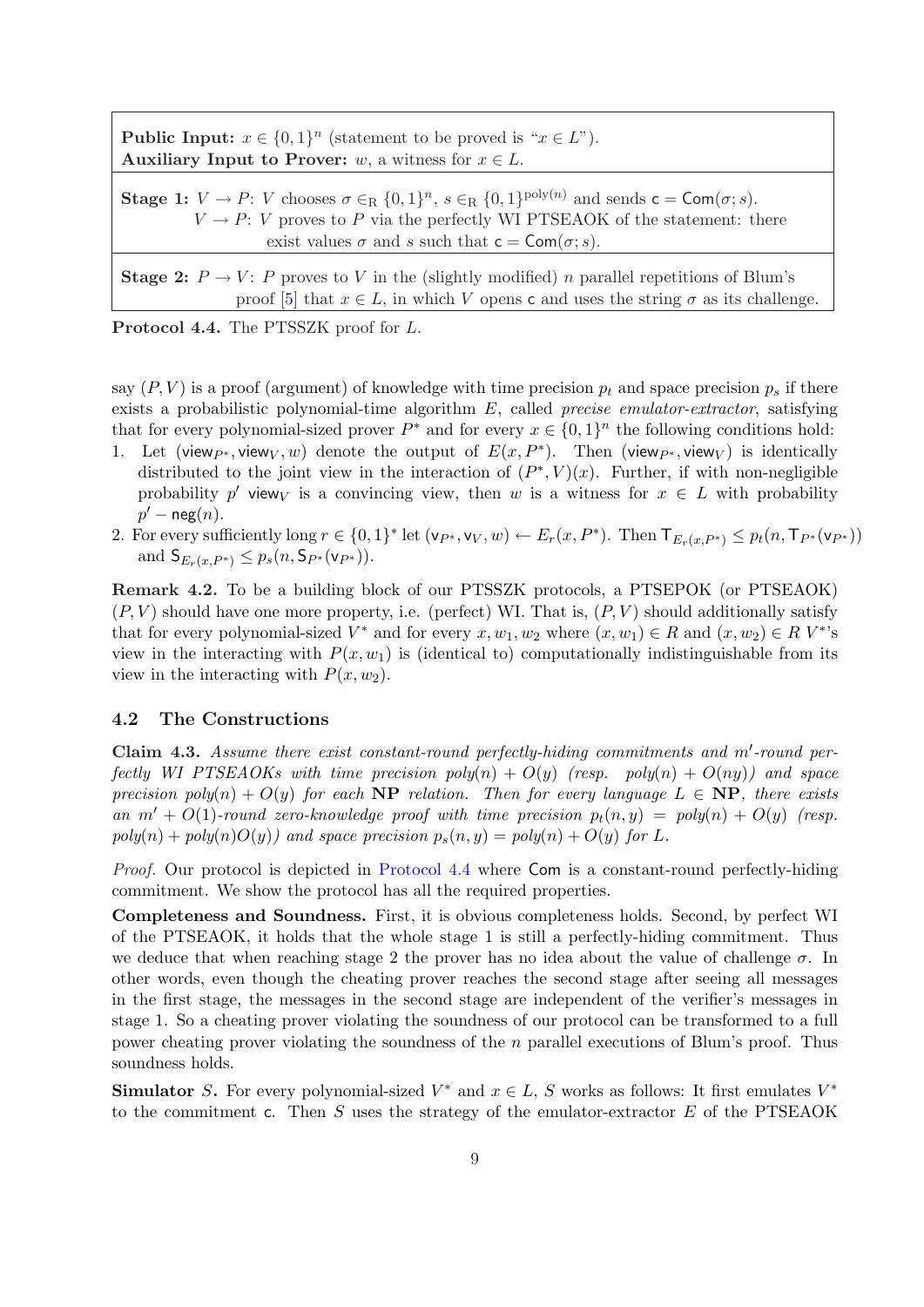<span id="page-10-0"></span>to generate (view<sub>V\*1</sub>, view<sub>P1</sub>,  $(\sigma, s)$ ). (Strictly speaking, the input to E should be c and V<sup>\*</sup>'s code as Definition 4.1 requires, not the residual  $V^*$  after sending c. But since the essential way that E uses (the residual)  $V^*$  is to emulate it, as next section shows, our statement is still correct.) If view<sub>P1</sub> is not a convincing view, S terminates the interaction. Otherwise, the extracted  $\sigma$  is that one  $V^*$  chose. Then to generate the view in stage 2, S adopts the honest prover strategy using the kn[owledge of the](#page-8-0) verifier challenge  $\sigma$  to interact with  $V^*$ . Denote by view<sub>V\*2</sub> the simulated view of  $V^*$  in stage 2. Let T (resp. S) denote  $V^*$ 's running-time (resp. running-space) on view $_{V^*1}$   $\circ$  view $_{V^*2}$ , where "∘" denotes concatenation.

**Output Distribution.** First, the view output by  $E$  is identical to that of stage 1 in the real interaction. Second, knowing the challenge in advance makes  $S'$  output in stage 2 computationally indistinguishable from a real view of  $V^*$  in stage 2, ensured by Blum's simulation strategy. Using a hybrid argument, we infer S' output is computationally indistinguishable from the real view of  $V^*$ .

**Running-Time.** By the time precision of the PTSEAOK, it takes S at most  $poly(n) + O(T)$  time (resp.  $poly(n) + poly(n)O(T)$ , where the latter  $poly(n)$  is  $|c|$ ) to finish the simulation of stage 1. In stage 2 it takes S a poly(n) time to perform the honest prover's strategy and  $O(T)$  time to emulate  $V^*$ . Consequently, there is a  $p_t(n, y)$  as required satisfying S' running-time is bounded by  $p_t(n, T)$ .

**Running-Space.** By the space precision of the PTSEAOK,  $S'$  running-space in stage 1 is less than poly(n) + O(S) (this poly(n) is within  $|(\mathbf{view}_{V^*1}, \mathbf{view}_{P1},(\sigma, s)| + \text{poly}(|c|))$ , where the latter poly is that one in the space precision of the PTSEAOK). Second, S' running-space in stage 2 is less than  $poly(n) + O(5)$  (this  $poly(n)$  denotes the space needed to perform the honest prover's strategy and store the view of stage 2). Consequently, there is a  $p_s(n, y)$  as required satisfying S' running-space is bounded by  $p_s(n, S)$ . The claim follows.  $\Box$ 

Claim 4.5. Assume there exist one-way functions and  $m'$ -round WI PTSEPOKs with time precision poly $(n) + O(y)$  (resp. poly $(n) + O(ny)$ ) and space precision poly $(n) + O(y)$  for each NP relation. Then for every language  $L \in \mathbf{NP}$ , there exists an  $m' + O(1)$ -round zero-knowledge argument with time precision  $p_t(n, y) = poly(n) + O(y)$  (resp.  $poly(n) + poly(n)O(y)$ ) and space precision  $p_s(n, y) = poly(n) + O(y)$  for L.

*Proof.* Our protocol is shown in Protocol 4.6, where f is a one-way function. Since it is an instantiation of Feige and Shamir's protocol [10], completeness and computational soundness hold. The simulator S works in almost the same way described in the previous proof. The difference is that what S obtains by running E in stage 1 is  $r_1$  or  $r_2$  and then S uses  $r_1$  or  $r_2$  as a witness for the combined statement to finish th[e interaction](#page-11-0) of stage 2. The desired time and space precisions are also satisfied by using the same analysi[s in](#page-20-0) the previous proof. Lastly, we know the view output by E is identical to that of stage 1 in the real interaction, and the protocol in stage 2 is WI. Then  $S'$ output is computationally indistinguishable from the real view of  $V^*$ . The claim follows.  $\Box$ 

Remark 4.7. If we use (interactive) Turing machines as the underlying model, better time precisions can be obtained, i.e.  $p_t(n, y) = O(y)$  (resp.  $p_t(n, y) = \text{poly}(n)O(y)$ ), only with a slightly modification introduced by [15] on the above constructions. That is, we add a step in the beginning of the protocols, i.e., V sends  $1^{W(n)}$  to P, where  $W(n)$  is a polynomial bound on the summand  $\text{poly}(n)$  in  $p_t$ ; then P verifies that V sent a string of length  $W(n)$  and if not it aborts. In the model of interactive Turing machines (refer to [11], Sec 4.2.), writing/reading a string of length  $W(n)$ to/from the communication [tap](#page-20-0)es needs time at least  $W(n)$ , which results in  $T \geq W(n)$ . Verifying the validity of the 1-string costs  $O(W(n)) = O(T)$  time. Thus the  $p_t(n, y)$  can be expressed as  $O(y)$ (resp.  $p_t(n, y) = \text{poly}(n)O(y)$ ).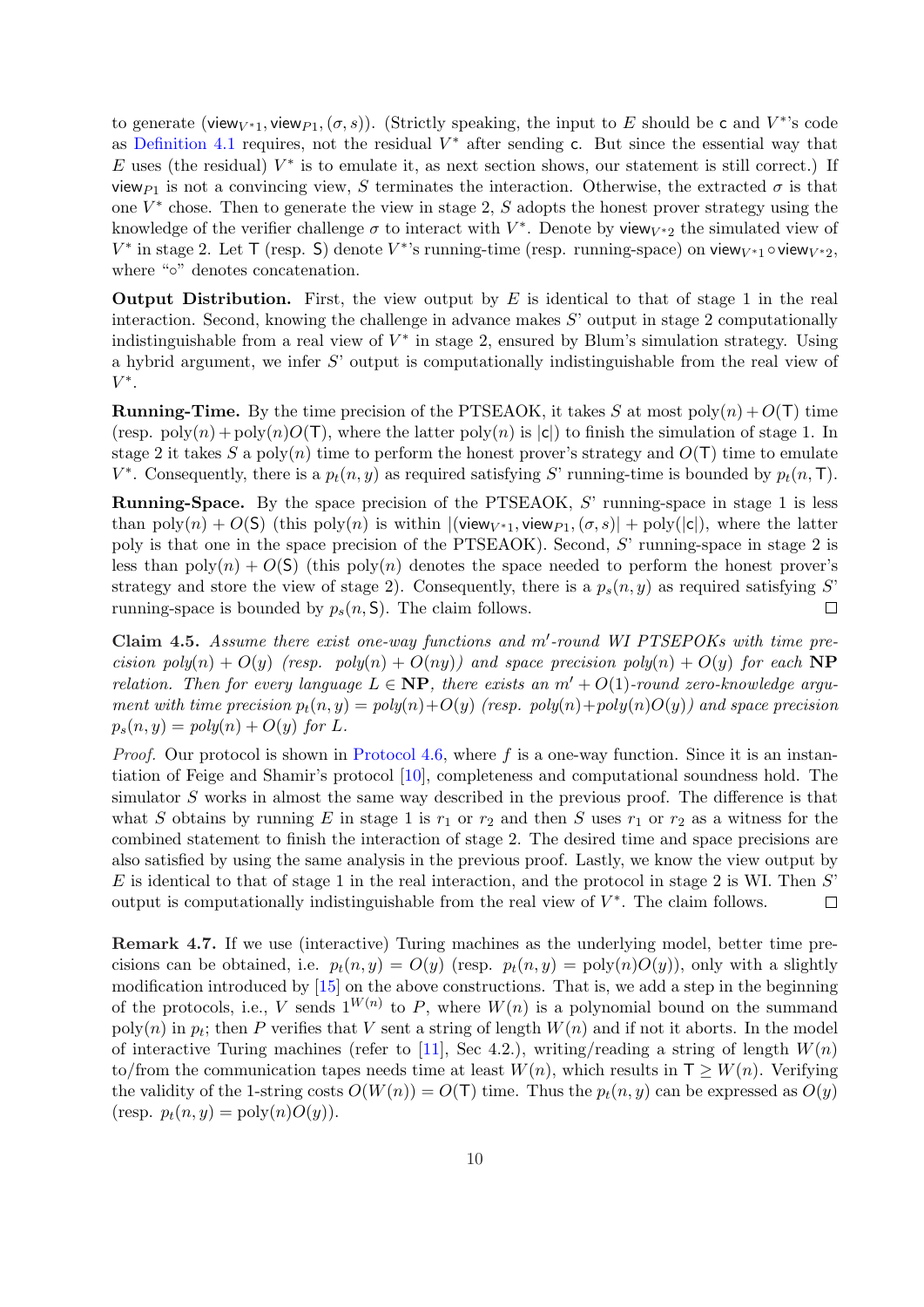<span id="page-11-0"></span>**Public Input:**  $x \in \{0,1\}^n$  (statement to be proved is " $x \in L$ "). Auxiliary Input to Prover: w, a witness for  $x \in L$ .

**Stage 1:**  $V \to P$ :  $V$  chooses  $r_1, r_2 \in_R \{0, 1\}^n$  and sends  $v_1 = f(r_1), v_2 = f(r_2)$ .  $V \rightarrow P$ : V proves to P via the WI PTSEPOK of the statement: either there exists a  $r_1$  s.t.  $v_1 = f(r_1)$  or there exists a  $r_2$  s.t.  $v_2 = f(r_2)$ .

**Stage 2:**  $P \rightarrow V$ : P proves to V in the n parallel repetitions of Blum's proof that  $x \in L$  or there exists a  $r_1$  s.t.  $v_1 = f(r_1)$  or there exists a  $r_2$  s.t.  $v_2 = f(r_2)$ .

Protocol 4.6. The PTSSZK argument for L.

In the high-level proofs, many details of  $S$  are hidden in  $E$ . In next section we will construct the required PTSEPOKs and PTSEAOKs, in which the key task is to present all the details of E.

# 5 Constructions of the PTSEPOKs and PTSEAOKs

This section is devoted to the constructions of the required PTSEPOKs and PTSEAOKs. The emphasis is the probability analysis of successful extraction of E. (Since it is actually a partial strategy of  $S$ ,  $E$  also follows the specifications on running-space shown in Section 3). We illustrate the constructions of the PTSEPOKs in detail and then show the PTSEAOKs can be obtained similarly. We also show two remarks on  $E$ 's extraction strategy and its comparison with the original "cut-off" technique in [19].

Claim 5.1. Assume there exist one-way functions. Then for each  $NP$  relation R there exists an  $\omega(\log^3 n)$ -round WI PTSEPOK with time precision  $p_t(n, y) = poly(n) + O(y)$  and space precision  $p_s(n, y) = poly(n) + O(y)$  for R[.](#page-20-0)

*Proof.* Instantiate the commitment scheme in Blum's proof for R with a constant-round perfectlybinding commitment scheme. This proof is special-sound in the sense that there is a polynomialtime algorithm, denoted  $E_{R}$ , which given the public input x and two different valid transcripts w.r.t. a common commitment can compute a witness  $w$  for  $x$ . We call the  $n$  parallel repetitions of this proof the atomic protocol. Let  $(P, V)$  denote the  $m = \omega(\log^3 n)$  sequential repetitions of the atomic protocol, in each of which  $P$  proves to  $V$  the knowledge of a witness for  $x$ . We will show  $(P, V)$  is a WI PTSEPOK with the required properties. It can be seen that completeness and soundness hold and WI is preserved. Thus we only need to construct a precise emulator-extractor  $E$  for  $(P, V)$ , as the following shows.

The Construction of E. For any polynomial-sized (deterministic)  $P^*$  (we only need to consider polynomial-sized provers) and x, and for each  $i \in \{1, \dots, m\}$ :

**Step i.1.** E adopts the honest verifier's strategy to interact with  $P^*$  in the i<sup>th</sup> atomic protocol to output the joint view (this is the first run, used to gather the joint view), and at the same time records  $P^*$ 's running-time and running-space. If  $P^*$  sends an invalid message in this atomic protocol, E halts outputting  $\perp$ . Otherwise let  $r_i$  denote E's challenge in this atomic protocol,  $v_i$  denote the current prover's view prior to  $r_i$  (exclusive). Let  $t_i$  denote  $P^*$ 's running-time in computing the response on receiving  $r_i$ ,  $s_i$  denote (the size of)  $P^*$ 's running-space on view  $v_i \circ r_i$ .

**Step i.2.** If the witness has not been extracted,  $E$  performs the extraction (this is the second run only for extraction). It rewinds  $P^*$  to the point where  $r_i$  is supposed to be sent, and chooses a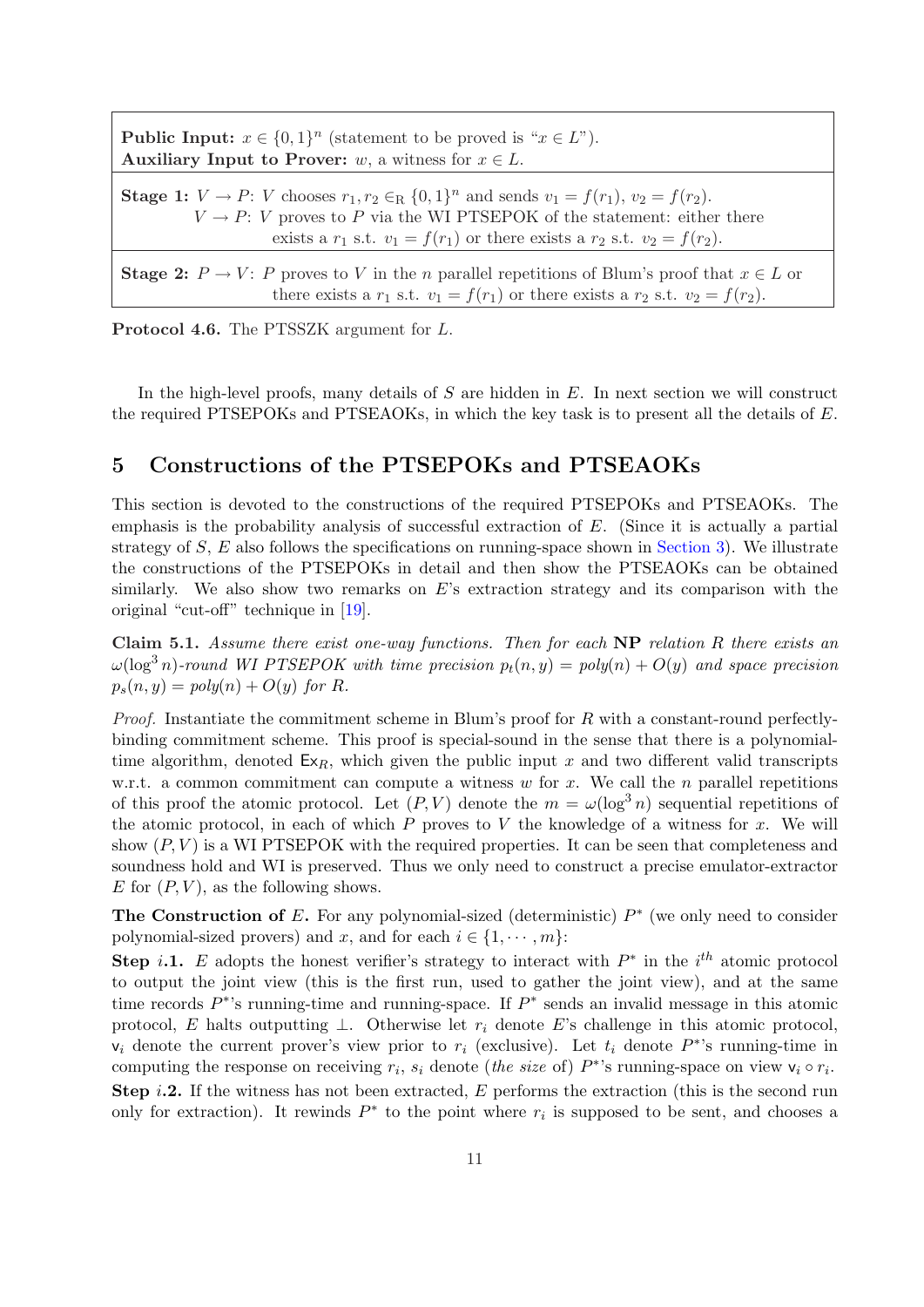<span id="page-12-0"></span>new challenge  $r_i' \in_R \{0,1\}^n$  and sends  $r_i'$  to  $P^*$ , and recycles the space used in emulating  $P^*$  of the previous rewinds. It emulates  $P^*$  for at most  $2t_i$  steps, and at the same time keeps track of  $P^*$ 's running-space on view  $v_i \circ r'_i$  and checks whether it is within  $s_i$ . If  $P^*$  can output a response to  $r'_i$ within  $2t_i$  time and its running-space on  $v_i \circ r'_i$  is within  $s_i$ , E computes a witness w by running  $\mathsf{Ex}_R$  (in the case that the response is valid and  $r'_i \neq r_i$  or else E proceeds to next atomic protocol). Otherwise, E cuts off  $P^*$ 's computing and proceeds to next atomic protocol. (If  $i = m$ , E performs the extraction and halts outputting  $w$  if it has been extracted.)

**Properties of E.** Let (view<sub>P<sup>∗</sup></sub>, view<sub>V</sub>) be the joint view output by E. By E's strategy in the first run, we have (view<sub>P<sup>∗</sup></sub>, view<sub>V</sub>) is identical to the joint view in a real interaction of  $(P^*, V)(x)$ . Let T and S denote the running-time and running-space of  $P^*$  on view<sub>P<sup>∗</sup></sub> respectively. Hence we only need to show E has the following properties.

**Running-Time.** Since  $P^*$ 's running-time in the rewind of the  $i^{th}$  atomic protocol is at most  $2t_i$ ,  $1 \leq i \leq m$ ,  $P^{**}$ 's running-time in all rewind runs is no more than  $2 \cdot \sum t_i < 2T$ . Then it takes  $i \in [1,m]$ 

 $E O(T)$  time to emulate  $P^*$  in the entire simulation. Further, sending prover's messages, checking if a transcript is accepting, and extracting a witness for two accepting transcripts, can be done in a fixed polynomial time. Thus E's running-time is bounded by  $poly(n) + O(T)$ .

**Running-Space.** First, it takes  $E O(S)$  space to emulate  $P^*$ 's computing on view<sub> $P^*$ </sub>. Second, by the recycling strategy, it also takes  $E O(S)$  space to emulate all  $P^*$ 's computing on  $v_i \circ r'_i$  for  $1 \leq i \leq m$ . Third, besides emulating  $P^*$ , E needs a more fixed polynomial space to carry out other computing and store the joint view. Thus E's running-space is bounded by  $poly(n) + O(5)$ .

**Extractable Probability.** Let Accept (resp. Reject) denote the event that view is an accepting (resp. rejective) view. Let Suc denote the event  $E$  succeeds in extraction. Then what we need to prove is  $Pr[Suc|Accept] = 1 - neg(n)$  if  $Pr[Accept]$  is non-negligible. On the occurrence of Reject, we can regard the extraction as successful with probability 1, i.e.  $Pr[\text{Suc}|\text{Reject}] = 1$  (note since E) is a partial strategy of  $S$ , if  $E$ 's view is rejective then  $S$  terminates the simulation and the view output by S is still identical to the real view). Thus if we are able of proving  $Pr[Suc] = 1 - neg(n)$ , then Pr[Accept] Pr[Suc|Accept] + Pr[Reject] Pr[Suc|Reject] =  $1 - neg(n)$ . By some calculation, we have  $Pr[Accept](1 - Pr[Such(\text{Accept}]) = neg(n)$ . Since  $Pr[Accept]$  is non-negligible,  $Pr[Such(\text{Accept}]) =$  $1-\frac{\text{neg}(n)}{\text{Pr}[\text{Accept}]}=1-\text{neg}(n)$ . Consequently, to prove  $\text{Pr}[\text{Suc}|\text{Accept}]=1-\text{neg}(n)$ , we only need to show  $Pr[Suc] = 1 - neg(n)$ . Actually, this is true, ensured by Claim 5.4. The claim follows.  $\Box$ 

Before proceeding to Claim 5.4, we show two remarks on  $E$ 's extraction strategy and its comparison with the original "cut-off" technique in  $[19]$ . If we modify E by only requiring it cuts off  $P^*$ 's computing in the second run of each atomic protocol iff  $P^*$  [canno](#page-13-0)t output a response to  $r'_i$ within  $t_i$  time, then this is the original "cut-off" technique. Notice that there are two differences between it and the extra[ction strat](#page-13-0)egy herein. The main difference is that  $E$  herein uses the "cutoff" technique by simultaneously considering  $P^*$ '[s ru](#page-20-0)nning-time and running-space instead of  $P^*$ 's running-time alone. Another difference is that E herein allows  $P^*$  to run  $2t_i$  time at most in the second run instead of  $t_i$  time. In Remark 5.2, we show the original "cut-off" technique cannot obtain simultaneous meaningful time and space precisions. In Remark 5.3, we show the time for  $P^*$  to run in the second run cannot be reduced to  $t_i$  (if we require that the space for it to run is at most  $s_i$ ). That is, it is necessary for E to allow  $P^*$  to run  $t_i$  times a factor (e.g. 2) steps in the second run.

**Remark 5.2.** We now show if  $E$  adopts the original "cut-off" technique, although it can of course obtain linear time precision it cannot obtain any meaningful space precision. To this end we need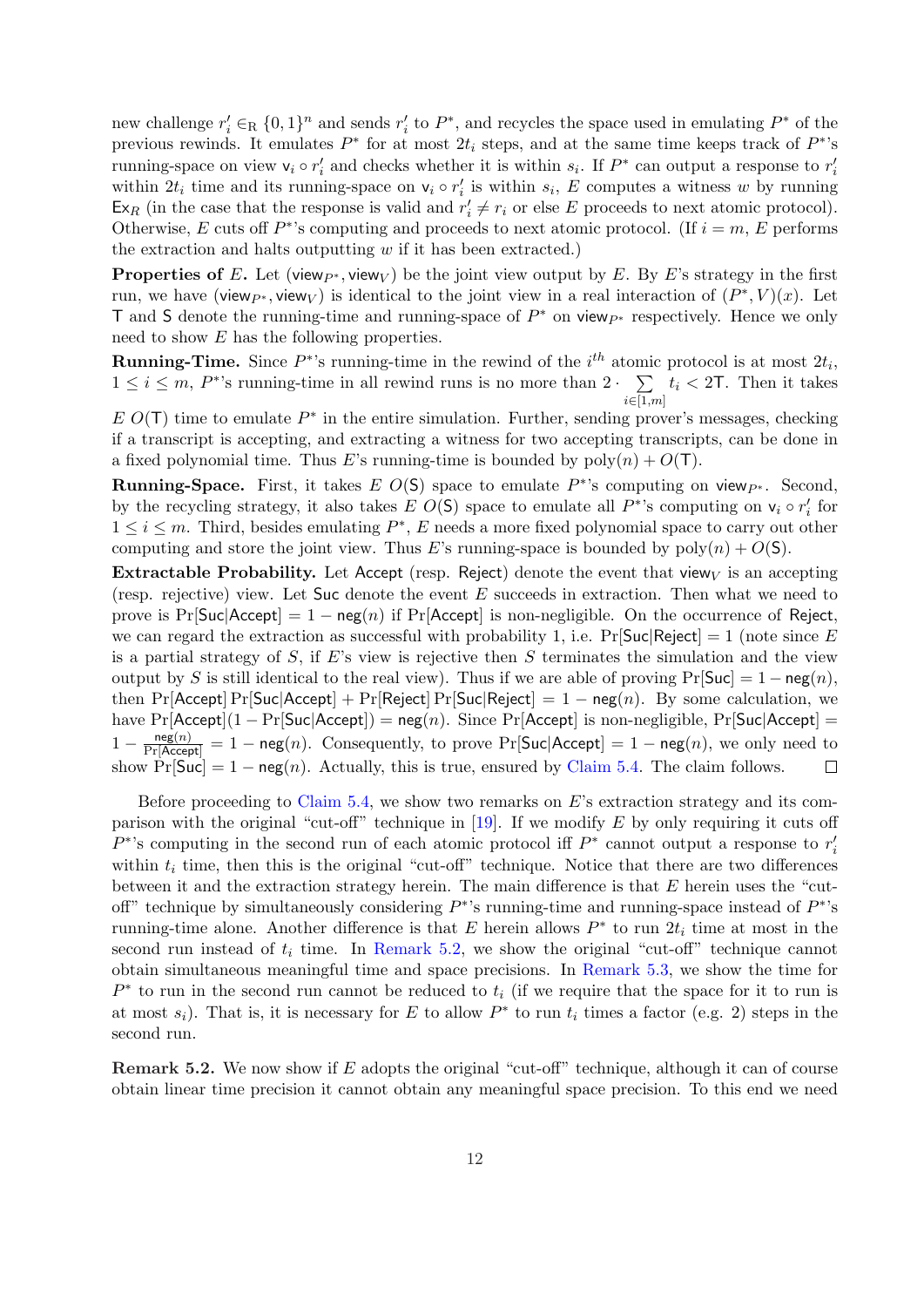<span id="page-13-0"></span>to show for any meaningful  $p_s(n, y)$  there exists a  $P^*$  satisfying E's running-space is more than  $p_s(n, S)$  with non-negligible probability (even if m can be any arbitrary polynomial).

First consider a prover  $P'$  defined below.  $P'$  proceeds just as the honest prover  $P$ , except that P' receives a random 2-wise independent hash function  $h: \{0,1\}^n \to \{0,1\}^n$  as the auxiliary input. Let  $Q(n)$  be a polynomial bound on the running-space of P. Then in the 1<sup>st</sup> atomic protocol on receiving a challenge  $(r_1 \text{ or } r'_1)$   $P'$  applies h to this challenge and generates a random string a. If the first log n bits of a are not zeros, P' executes some instructions to consume  $p_s(n, Q(n))^2$  more space. Otherwise, it also executes some dummy instructions to consume the same time but no more space. Then, it proceeds to do what  $P$  would on a challenge and also executes some instructions (which don't consume any more space), if needed, to adjust its running-time in this step to be same in answering different challenges. In all the residual atomic protocols,  $P'$  behaves identically to  $P$ .

In the  $1^{st}$  atomic protocol, since  $P'$ 's running-time on different challenges are always identical, there is no possibility for  $E$  to cut off  $P'$ 's computing in the second run and thus the extraction always succeeds in case  $r_1 \neq r'_1$ . However, it can be seen the event that P''s running-space on view  $v_1 \circ r_1$  is less than  $Q(n)$  and its running-space on view  $v_1 \circ r_1'$  is at least  $p_s(n, Q(n))^2$  occurs with probability  $\frac{1}{n}(1-\frac{1}{n})$  $\frac{1}{n}$ ). Thus E's running-space is more than  $p_s(n, S)$  with probability at least 1  $\frac{1}{n}(1-\frac{1}{n})$  $\frac{1}{n}$ ). By an averaging argument, there exists at least one auxiliary input  $z = h$  resulting in the event occurs with that probability. Let  $P^*$  be  $P'$  having z hardwired and then  $P^*$  is the desired one.

**Remark 5.3.** Now we show the factor (i.e. 2) for  $t_i$  in E's strategy in the second run cannot be eliminated. That is, we show if we bound the time and space for a prover to run in the second run are respectively  $t_i$  and  $s_i$ , then there exists a  $P^*$  such that E fails in extraction with non-negligible probability even if m can be any arbitrary polynomial.

Consider a prover  $P^*$  defined below.  $P^*$  proceeds just as P, except that the following differences. According to P<sup>\*</sup>'s running-time and running-space, all the  $N = 2^n$  challenges in  $\{0, 1\}^n$  can be divided into  $n^{c_0} > m$  disjoint classes, ordered in an arbitrary way, each of which has  $\frac{N}{n^{c_0}}$  challenges, such that for  $1 \leq i \leq m$  when executing the i<sup>th</sup> atomic protocol (the view prior to this atomic protocol is then fixed): 1. besides doing what P would,  $P^*$  also executes some instructions to ensure its running-time (resp. running-space) on any of the challenges (resp. the generated view concatenated with any of the challenges) from the same class are identical; 2. if denote by  $t_i^{(j)}$ i (resp.  $s_i^{(j)}$  $i^{(j)}$ )  $P^*$ 's running-time (resp. running-space) on any challenge (resp. the generated view concatenated with any challenge) from the  $j^{th}$  class, then  $t_i^{(1)} < t_i^{(2)} < \cdots < t_i^{(n^{c_0})}$  $\binom{n^{c_0}}{i}$  but  $s_i^{(1)} > s_i^{(2)} >$  $\cdots > s_i^{(n^{c_0})}$  $\binom{n\text{-}0}{i}$ .

Hence for each i a sufficient condition for the extraction to fail in the  $i^{th}$  atomic protocol is that  $r_i$ and  $r'_i$  are chosen from two different classes, which occurs with probability  $n^{c_0} \cdot \frac{1}{n^{c}}$  $\frac{1}{n^{c_0}} \cdot (1 - \frac{1}{n^{c}})$  $\frac{1}{n^{c_0}}$ ) =  $1-\frac{1}{n^{c}}$  $\frac{1}{n^{c_0}}.$ Thus the extraction fails in all the m atomic protocols with probability at least  $(1 - \frac{1}{n^c})$  $(\frac{1}{n^{c_0}})^m =$  $O((\frac{1}{e})^{m/n^{c_0}}) > c'$  for a constant  $0 < c' < 1$ .

Claim 5.4. The E described in the proof of Claim 5.1 succeeds in extraction with probability  $1 - neg(n)$ .

*Proof.* If there exists an i satisfying that the extraction always succeeds in the first i atomic protocols for all outcomes of  $E$ 's coins used in [the first a](#page-11-0)nd second runs of these protocols, the claim of course holds. Thus in the following we prove this claim by assuming for all  $i$ 's there are some outcomes of the  $E$ 's coins resulting in the extraction fails in the first i atomic protocols.

Fix any outcome of such E's coins that result in the extraction fails in the first  $i-1$  atomic protocols. Let us analyze the probability of successful extraction in the  $i^{th}$  atomic protocol. We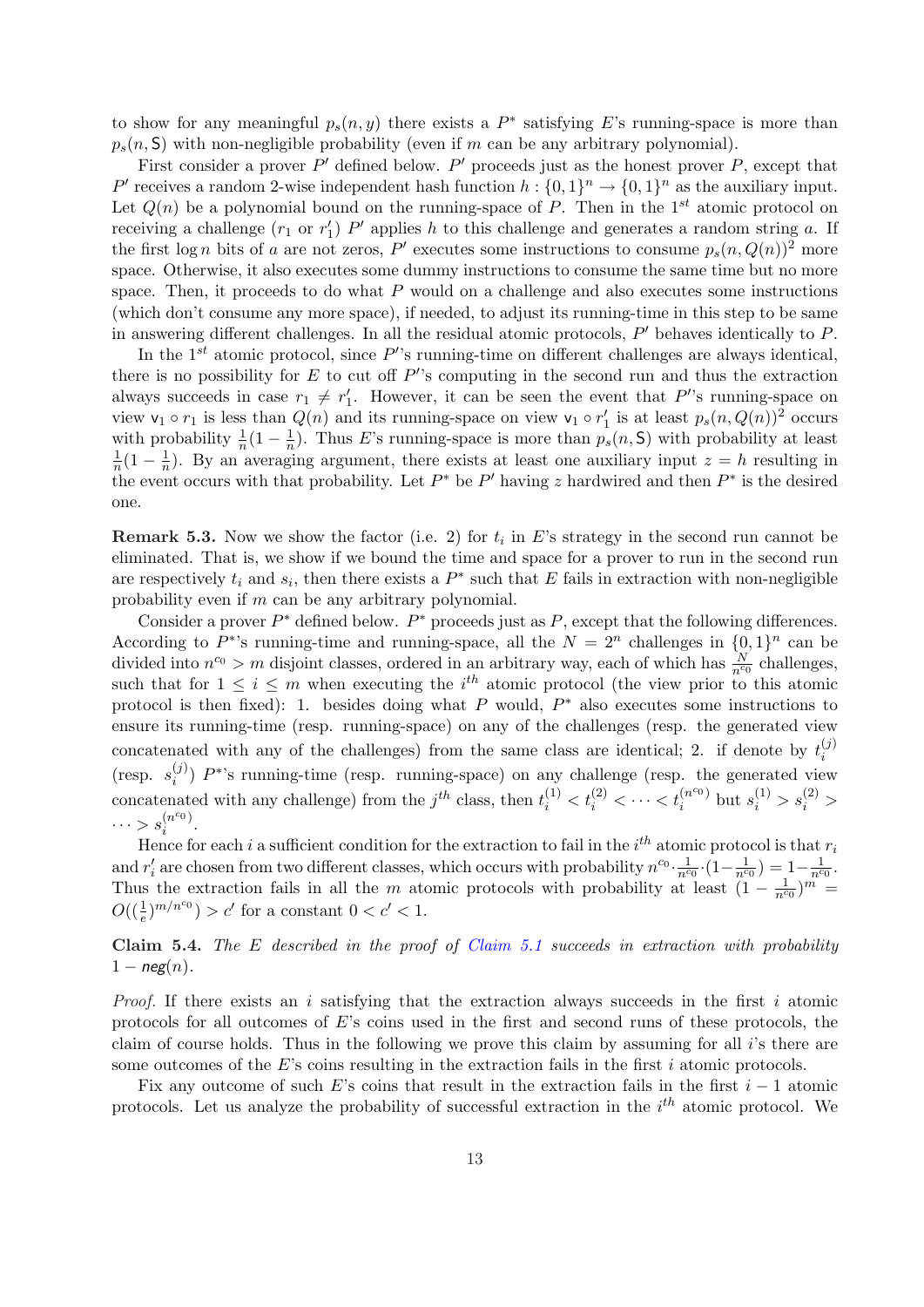will present a uniform lower bound for this probability when further fixing any outcome of E's coins used in this atomic protocol before sending the challenge  $(r_i)$ . (Thus view  $v_i$  is determined.) In the case  $P^*$  outputs an invalid message on view  $v_i$ , the probability of successful extraction is 1. Thus we only need to consider the case the extraction can reach the step  $E$  sends the challenge as follows.

We first (re)highlight some crucial random variables. Let  $r_i$  (resp.  $r'_i$ ) denote the random challenge in  $\{0,1\}^n$  sent to  $P^*$  in the first (resp. second) run. Let  $t_i$  (resp.  $t'_i$ ) denote  $P^*$ 's runningtime in answering  $r_i$  (resp.  $r'_i$ ) in the first (resp. second) run. Let  $s_i$  (resp.  $s'_i$ ) denote (the size of)  $P^*$ 's running-space on view  $v_i \circ r_i$  (resp.  $v_i \circ r'_i$ ). Since coins E uses are independent, we have that  $r_i$  and  $r'_i$  are independently identically distributed  $(i.i.d.), t_i$  and  $t'_i$  are  $i.i.d., s_i$  and  $s'_i$  are  $i.i.d..$ 

If  $P^*$  outputs a valid response to  $r_i$  in the first run, a necessary and sufficient condition for the extraction to succeed is that  $s'_i \leq s_i, t'_i \leq 2t_i, r_i \neq r'_i$  and  $P^*$  can output a valid response to  $r'_i$  in the second run. Otherwise, the extraction is regarded as successful. If we set  $t_i, s_i$  (resp.  $t'_i, s'_i$ ) the values that are respectively greater than 2 times  $P^*$ 's maximal running-time and  $P^*$ 's maximal running-space when  $P^*$  outputs an invalid response in the first (resp. second) run, then in the former case the necessary and sufficient condition can be reduced to  $s'_i \leq s_i, t'_i \leq 2t_i, r_i \neq r'_i$  and in the latter case  $s_i' \leq s_i, t_i' \leq 2t_i$  can be satisfied too. This means  $s_i' \leq s_i, t_i' \leq 2t_i, r_i \neq r_i'$  can be used as a uniform sufficient condition for the extraction to succeed.

Thus assuming  $P^*$ 's running-time and running-space are bounded by  $\frac{1}{4}n^c - 1$  for some nonpredetermined constant  $c > 0$  and for sufficiently large n's (the coefficients  $\frac{1}{4}$  and  $-1$  were chosen only for notational convenience), we set  $t_i = \frac{1}{2}$  $\frac{1}{2}n^c - 1$  and  $s_i = \frac{1}{4}$  $\frac{1}{4}n^c$  (resp.  $t'_i = \frac{1}{2}$  $\frac{1}{2}n^c - 1$  and  $s'_i = \frac{1}{4}$  $\frac{1}{4}n^c$ if  $P^*$  outputs an invalid response in the first (resp. second) run. Hence, by the analysis in the above paragraph, the probability the extraction succeeds is at least  $Pr[s'_i \leq s_i, t'_i \leq 2t_i, r_i \neq r'_i].$ Thus, our main task in this proof is to present a lower bound for this probability.

Since  $Pr[s'_i \le s_i, t'_i \le 2t_i, r_i \ne r'_i] \ge 1 - Pr[s'_i > s_i] - Pr[t'_i > 2t_i] - Pr[r_i = r'_i]$ , and  $Pr[r_i = r'_i] =$  $2^{-n}$ , we only need to evaluate  $Pr[s_i^j > s_i]$  and  $Pr[t_i^j > 2t_i]$ .

It follows from the symmetry property that  $Pr[s'_i < s_i] = Pr[s_i < s'_i]$ . Since  $Pr[s'_i < s_i] + Pr[s_i < s'_i]$  $s'_i$  + Pr[ $s_i = s'_i$ ] = 1, we have  $2 \cdot Pr[s'_i > s_i] < 1$ . Thus,  $Pr[s'_i > s_i] < \frac{1}{2}$  $\frac{1}{2}$ . For the same reason,  $Pr[t'_{i} < t_{i}] = \frac{1}{2} - \frac{1}{2}$  $\frac{1}{2} \Pr[t_i = t'_i], \, \Pr[t'_i \le t_i] = \frac{1}{2} + \frac{1}{2}$  $\frac{1}{2} \Pr[t_i = t'_i].$ 

Let  $\delta(n) = (\frac{1}{m})^{1/3}$ .  $(m(n) = \omega(\log^3 n)$ , shown in the proof of Claim 5.1.) Then  $\delta(n) = \frac{1}{\omega(\log n)}$ . In the following we divide the evaluation of  $Pr[t'_i \leq 2t_i]$  and  $Pr[s'_i \leq s_i, t'_i \leq 2t_i, r_i \neq r'_i]$  into two cases. Before proceeding we first define some notations and variables.

Notations and Variables. We define the following notations a[nd variable](#page-11-0)s.

- (1) We use  $t(u)$  to denote the value of  $t_i$  when the challenge to  $P^*$  is  $u \in \{0,1\}^n$  in the first run. (Equivalently,  $t(u)$  is the value of  $t'_{i}$  when the challenge to  $P^*$  is u in the second run.) We order the  $N = 2^n$  challenges in  $\{0, 1\}^n$  as  $u_1, u_2, \dots, u_N$  in an arbitrary way only if this order satisfies  $t(u_1) \leq t(u_2) \leq \cdots \leq t(u_N)$ . We also write  $u_1 < u_2 < \cdots < u_N$  by this order, and say  $u_1$  is less than  $u_2$ ,  $u_2$  is less than  $u_3$  and so on. Then when we say "choose the minimal" challenge from set  $U \subset \{0,1\}^n$ , denoted u" we mean the chosen  $u \in U$  is less than any one in  $U - \{u\}$ . For simplicity, let  $a_k$  denote  $t(u_k)$ ,  $1 \leq k \leq N$ .  $(a_k$ 's may not be mutually different and  $1 \leq a_k < \frac{1}{2}$  $\frac{1}{2}n^c$  for each  $k$ .)
- (2) For each  $u_k$ , we define a set  $A_k$  corresponding to  $u_k$  as  $A_k \stackrel{\text{def}}{=} \{u \in \{0,1\}^n : a_k \le t(u) \le 2a_k\}.$
- (3) For each  $u_k$ , we define  $N_k$  as the cardinal number of the set  $\{u \in \{0,1\}^n : t(u) = a_k\}$ . It is clear that  $|A_k| \geq N_k$  for each k.

**Case 1.** Assume there is a  $k_0$  satisfying  $\frac{N_{k_0}}{N} \geq \delta(n)$ . Let  $B \stackrel{\text{def}}{=} \{k \in [1, N] : t(u_k) =$  $a_{k_0}$ . Then  $N_{k_0} = |B| = N_k$  for each  $k \in B$ . Since  $r_i$  is independent of  $t'_i$ ,  $Pr[t_i = t'_i] =$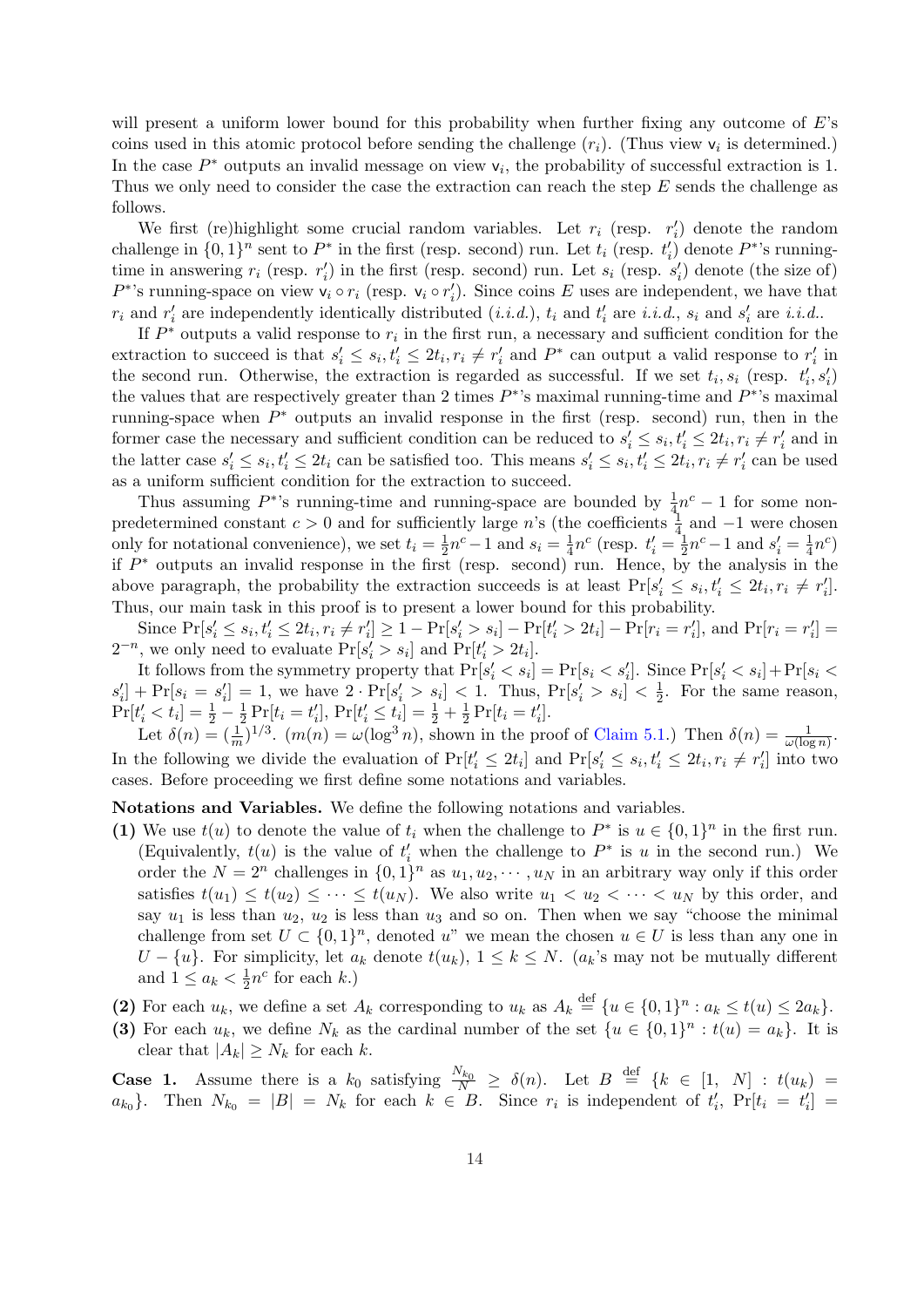$\overline{ }$  $k \in [1, N]$  $Pr[r_i = u_k, t'_i = a_k] \geq$  $\overline{ }$ k∈B  $Pr[r_i = u_k, t'_i = a_k] = \sum_{k \in B}$ 1  $\frac{1}{N} \cdot \frac{N_{k_0}}{N} = \frac{N_{k_0}}{N} \frac{N_{k_0}}{N} \ge \delta^2.$ 

Thus,  $Pr[t'_i \leq 2t_i] \geq Pr[t'_i \leq t_i] = \frac{1}{2} + \frac{1}{2}$  $\frac{1}{2} \Pr[t_i = t'_i] \geq \frac{1}{2} + \frac{1}{2}$  $\frac{1}{2}\delta^2$ . Then  $\Pr[t'_i > 2t_i] \leq \frac{1}{2} - \frac{1}{2}$  $rac{1}{2}\delta^2$ . Hence,  $Pr[s'_i \leq s_i, t'_i \leq 2t_i, r_i \neq r'_i] > 1 - \frac{1}{2} - (\frac{1}{2} - \frac{1}{2})$  $(\frac{1}{2}\delta^2)-2^{-n}=\frac{1}{2}$  $\frac{1}{2}\delta^2 - 2^{-n}$ .

**Case 2.** Assume  $\frac{N_k}{N} < \delta(n)$  for all k's. Since  $\Pr[t'_i \leq 2t_i] = \Pr[t'_i < t_i] + \Pr[t_i \leq t'_i \leq 2t_i] =$ 1  $\frac{1}{2}(1 - \Pr[t_i = t'_i]) + \Pr[t_i \le t'_i \le 2t_i],$  to evaluate  $\Pr[t'_i \le 2t_i]$  we first compute  $\Pr[t_i \le t'_i \le 2t_i],$ which is actually the main part of this case.

Our fundamental approach to computing  $Pr[t_i \leq t'_i \leq 2t_i]$  is that we construct a decomposition  $\{D_1, \dots, D_H\}$  of the sample space for some integer  $H > 0$ , and compute  $\Pr[t_i \le t'_i \le 2t_i | D_h]$  for  $1 \leq h \leq H$  and then apply the formula of total probability to evaluate  $Pr[t_i \leq t'_i \leq 2t_i]$ . Thus, in the following we will show how to construct the desired decomposition and compute the conditional probabilities.

We first show what  $D_1$  is. Choose the minimal challenge from  $\{0,1\}^n$ , denoted  $u_{k_{11}}, 1 \leq k_{11} \leq$ N.  $(k_{11} = 1$  actually.) If  $A_{k_{11}}$  doesn't contain  $\{0, 1\}^n$ , then choose the minimal challenge from  $\{0,1\}^n - A_{k_{11}}$ , denoted  $u_{k_{12}}$ ,  $1 \leq k_{12} \leq N$ . If  $A_{k_{11}} + A_{k_{12}}$  (note that  $A_{k_{11}} \cap A_{k_{12}} = \emptyset$ ) still doesn't contain  $\{0,1\}^n$ , continue to choose the minimal challenge from  $\{0,1\}^n - A_{k_{11}} - A_{k_{12}}$ , denoted  $u_{k_{13}}$ ,  $1 \leq k_{13} \leq N$ , and proceed. Since  $\{0,1\}^n$  is finite, using this selection method we can finally obtain a  $s_1 \geq s_{13} \leq r$ , and proceed. Since  $\{0, 1\}$  is finite, using this selection the sequence of challenges  $\{u_{k_{11}}, \dots, u_{k_{1d_1}}\}$  for some  $d_1 > 0$ , satisfying  $\sum_{i=1}^{n}$  $j \in [1,d_1]$  $A_{k_{1j}} = \{0,1\}^n$  (note that

 $A_{k_{1j}}$ 's are disjoint). Let  $D_1$  denote the event of  $r_i \in \{u_{k_{11}}, \cdots, u_{k_{1d_1}}\}$ ,  $D_1^*$  denote  $\{u_{k_{11}}, \cdots, u_{k_{1d_1}}\}$ . Let us evaluate the value of  $d_1$ . Since  $a_1, \dots, a_N$  are bounded by  $\frac{1}{2}n^c$ , and  $a_{k_{11}} < 2a_{k_{11}} < a_{k_{12}}$ Let us evaluate the value of  $a_1$ . Since  $a_1, \dots, a_N$  are bounded by  $\frac{1}{2}$ <br>  $2a_{k_{12}} < \dots < a_{k_{1d_1}} < 2a_{k_{1d_1}}$ , we have  $a_{k_{11}} \cdot 2^{d_1-1} < a_{k_{1d_1}} < \frac{1}{2}n^c$ . He  $a_{k_{12}} < \cdots < a_{k_{1d_1}} < 2a_{k_{1d_1}},$  we have  $a_{k_{11}} \cdot 2^{d_1-1} < a_{k_{1d_1}} < \frac{1}{2}n^c$ . Hence  $d_1 < c \log n$ . Further, as  $j \in [1,d_1]$  $A_{k_{1j}} = \{0, 1\}^n$ , there is a  $K_1, 1 \leq K_1 \leq d_1$ , satisfying  $|A_{k_{1}K_1}| \geq \max[\frac{N}{d_1}, N_{k_{1}K_1}]$ . Then,

$$
\Pr[t_i \le t_i' \le 2t_i | D_1] = \frac{1}{\Pr[D_1]} \Pr[t_i \le t_i' \le 2t_i, D_1] = \frac{1}{\Pr[D_1]} \sum_{j \in [1, d_1]} \Pr[r_i = u_{k_{1j}}, a_{k_{1j}} \le t_i' \le 2a_{k_{1j}}]
$$

$$
= \frac{1}{\Pr[D_1]} \sum_{j \in [1, d_1]} \Pr[r_i = u_{k_{1j}}] \cdot \Pr[a_{k_{1j}} \le t'_i \le 2a_{k_{1j}}] = \sum_{j \in [1, d_1]} \Pr[r_i = u_{k_{1j}} | D_1] \cdot \Pr[a_{k_{1j}} \le t'_i \le 2a_{k_{1j}}]
$$
  

$$
\ge \sum_{j \in [1, d_1] - \{K_1\}} \frac{1}{d_1} \frac{N_{k_{1j}}}{N} + \frac{1}{d_1 N} \max[\frac{N}{d_1}, N_{k_{1K_1}}] = \sum_{j \in [1, d_1]} \frac{1}{d_1} \frac{N_{k_{1j}}}{N} + \frac{1}{d_1 N} \max[\frac{N}{d_1} - N_{k_{1K_1}}, 0]
$$

If  $D_1$  equals the sample space, the decomposition has only one element  $D_1$ . Otherwise, we need to construct  $D_2$  by using the similar way in constructing  $D_1$ . Choose the minimal challenge from  $\{0,1\}^n - D_1^*$ , denoted  $u_{k_{21}}$ ,  $1 \leq k_{21} \leq N$ . If  $A_{k_{21}}$  doesn't contain  $\{0,1\}^n - D_1^*$ , then choose the minimal challenge from  $\{0,1\}^n - D_1^* - A_{k_2},$  denoted  $u_{k_2}, 1 \leq k_{22} \leq N$ . If  $A_{k_{21}} + A_{k_{22}}$  still doesn't contain  $\{0,1\}^n - D_1^*$ , continue this selection. Finally, using this selection method we obtain a sequence of challenges  $\{u_{k_{21}}, \dots, u_{k_{2d_2}}\}$  for some  $d_2 > 0$  satisfying  $\sum_{k=1}^{n}$  $j∈[1,d<sub>2</sub>]$  $A_{k_{2j}}$  contains  $\{0,1\}^n - D_1^*$ . Let  $D_2$  denote the event of  $r_i \in \{u_{k_{21}}, \dots, u_{k_{2d_2}}\}$ ,  $D_2^*$  denote  $\{u_{k_{21}}, \dots, u_{k_{2d_2}}\}$ . Similarly, we have  $d_2 < c \log n$ .

 $\begin{matrix} 1 & c & \csc n \\ \csc n & \csc n \end{matrix}$  $j\in[1,d_2]$  $A_{k_{2j}} \supset \{0,1\}^n - D_1^*$  and  $|D_1^*| = d_1$ , there is a  $K_2$ ,  $1 \leq K_2 \leq d_2$ , satisfying  $|A_{k_{2K_2}}| \geq$  $\max[\frac{N-d_1}{d_2}, N_{k_{2K_2}}]$ . Then in the same way,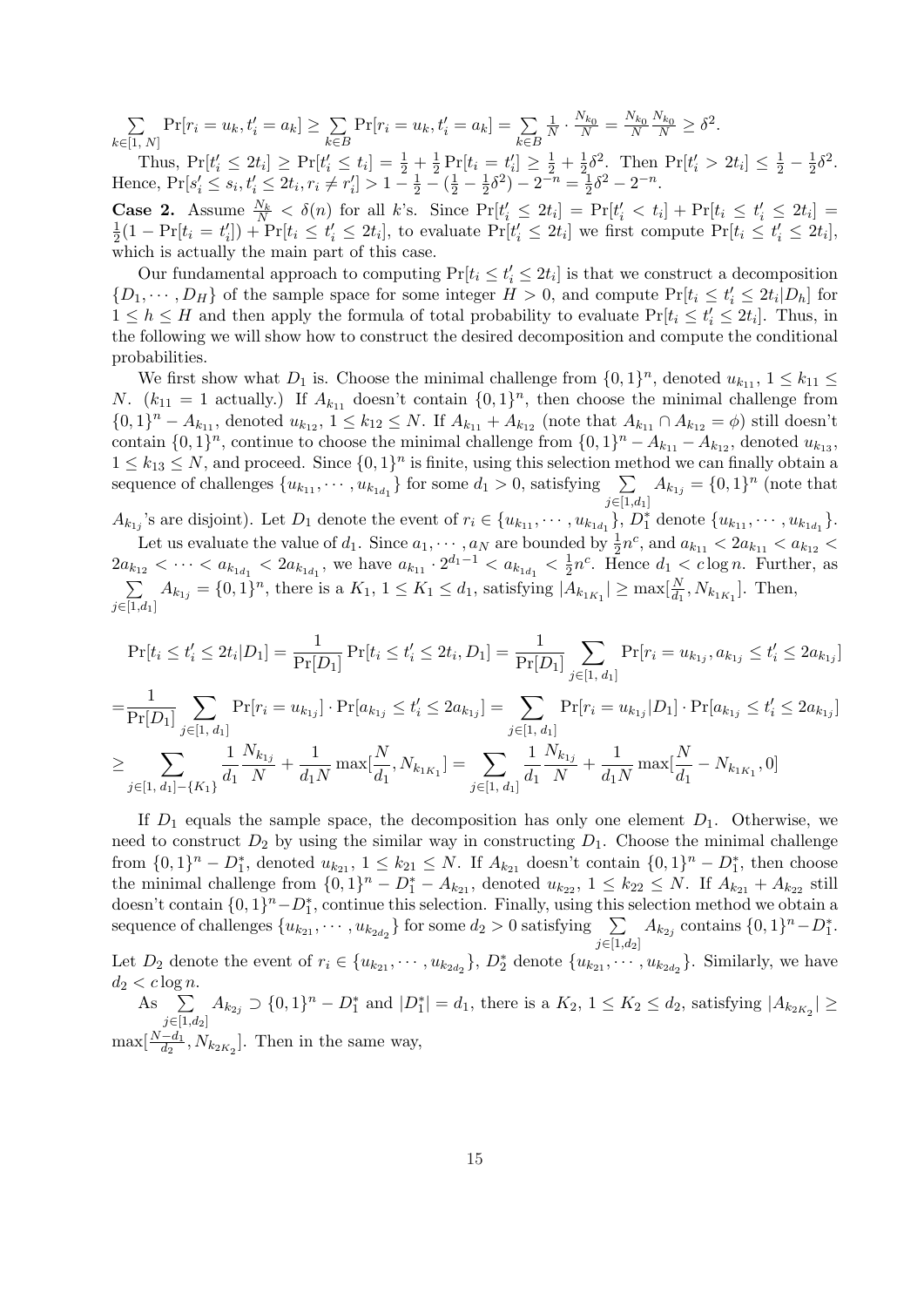$$
\Pr[t_i \le t'_i \le 2t_i | D_2] = \sum_{j \in [1, d_2]} \Pr[r_i = u_{k_{2j}} | D_2] \cdot \Pr[a_{k_{2j}} \le t'_i \le 2a_{k_{2j}}]
$$

$$
\ge \sum_{j \in [1, d_2]} \frac{1}{d_2} \frac{N_{k_{2j}}}{N} + \frac{1}{d_2 N} \max[\frac{N - d_1}{d_2} - N_{k_{2K_2}}, 0]
$$

We now turn to describe the general case. Assume we have constructed  $D_1 \cdots, D_{h-1}$  for some  $h > 0$ . If  $D_1 + \cdots + D_{h-1}$  equals the sample space, the decomposition is  $\{D_1 \cdots, D_{h-1}\}.$ Otherwise, we need to construct  $D_h$ . Using the same selection method, we can select a sequence Otherwise, we need to construct  $D_h$ . Osing the same selection method, we can select a set of challenges  $\{u_{k_{h1}}, \dots, u_{k_{h}d_h}\}$  for some  $d_h > 0, 1 \leq k_{h1}, \dots, k_{hd_h} \leq N$ , satisfying  $\sum_{i=1}^h$  $j \in [1,d_h]$  $A_{k_{hj}}$ contains  $\{0,1\}^n - D_1^* - \cdots - D_{h-1}^*$ . Let  $D_h$  denote the event of  $r_i \in \{u_{k_{h1}}, \cdots, u_{k_{hd_h}}\}, D_h^*$  denote  ${u_{k_{h1}}, \dots, u_{k_{h}d_h}}$ . Similarly, we have  $d_h < c \log n$ .<br>As  $\sum_{l=1}^s A_{k_{hj}} \supset \{0, 1\}^n - D_1^* - \dots - D_{h-1}^*$ , there is a  $K_h$ ,  $1 \le K_h \le d_h$ , satisfying  $|A_{k_{hK_h}}| \ge$ 

 $j \in [1,d_h]$  $\max[\frac{N-d_1-\cdots-d_{h-1}}{d_h}, N_{k_{hK_h}}].$  Thus,

$$
\Pr[t_i \le t'_i \le 2t_i | D_h] = \sum_{j \in [1, d_h]} \Pr[r_i = u_{k_{hj}} | D_h] \cdot \Pr[a_{k_{hj}} \le t'_i \le 2a_{k_{hj}}]
$$

$$
\ge \sum_{j \in [1, d_h]} \frac{1}{d_h} \frac{N_{k_{hj}}}{N} + \frac{1}{d_h N} \max[\frac{N - d_1 - \dots - d_{h-1}}{d_h} - N_{k_{hK_h}}, 0]
$$

Since the sample space is finite, the construction of the decomposition will halt certainly. Since the sample space is initially, there is a number  $H$  satisfying  $\sum$  $h \in [1, H]$  $D_h$  contains the sample space. Thus the desired decomposition is  $\{D_1, \dots, D_H\}$ . It can be seen  $\{D_1^*, \dots, D_H^*\}$  is actually a decomposition of  $\{0, 1\}^n$ , which shows  $k_{hj}$ 's for all  $1 \le h \le H, 1 \le j \le d_h$  are a permutation of  $1, \dots, N$ . Consequently, by the formula of total probability,

$$
\Pr[t_i \le t_i' \le 2t_i] = \sum_{h \in [1, H]} \Pr[D_h] \cdot \Pr[t_i \le t_i' \le 2t_i | D_h]
$$
  
\n
$$
\ge \sum_{h \in [1, H]} \frac{d_h}{N} \cdot \left\{ \sum_{j \in [1, d_h]} \frac{1}{d_h} \frac{N_{k_{hj}}}{N} + \frac{1}{d_h N} \max[\frac{N - d_1 - \dots - d_{h-1}}{d_h} - N_{k_{hk_h}}, 0] \right\}
$$
  
\n
$$
= \sum_{h \in [1, H]} \sum_{j \in [1, d_h]} \frac{N_{k_{hj}}}{N^2} + \sum_{h \in [1, H]} \frac{1}{N^2} \max[\frac{N - d_1 - \dots - d_{h-1}}{d_h} - N_{k_{hK_h}}, 0]
$$
  
\n
$$
= \sum_{k \in [1, N]} \frac{N_k}{N^2} + \sum_{h \in [1, H]} \frac{1}{N^2} \max[\frac{N - d_1 - \dots - d_{h-1}}{d_h} - N_{k_{hK_h}}, 0]
$$
  
\n
$$
= \Pr[t_i = t_i'] + \sum_{h \in [1, H]} \frac{1}{N^2 d_h} \max[N - d_1 - \dots - d_{h-1} - N_{k_{hK_h}} d_h, 0]
$$

In the last step of the above formula, we use the fact  $\sum$  $k \in [1, N]$  $\frac{N_k}{N^2} = \Pr[t_i = t'_i].$  This is because  $Pr[t_i = t'_i] = \sum$  $k \in [1, N]$  $Pr[r_i = u_k, t'_i = a_k] = \sum_{k \in [1, N]}$  $Pr[r_i = u_k] \cdot Pr[t'_i = a_k] = \sum_{k \in [1, N]}$  $\frac{N_k}{N^2}$ . Now let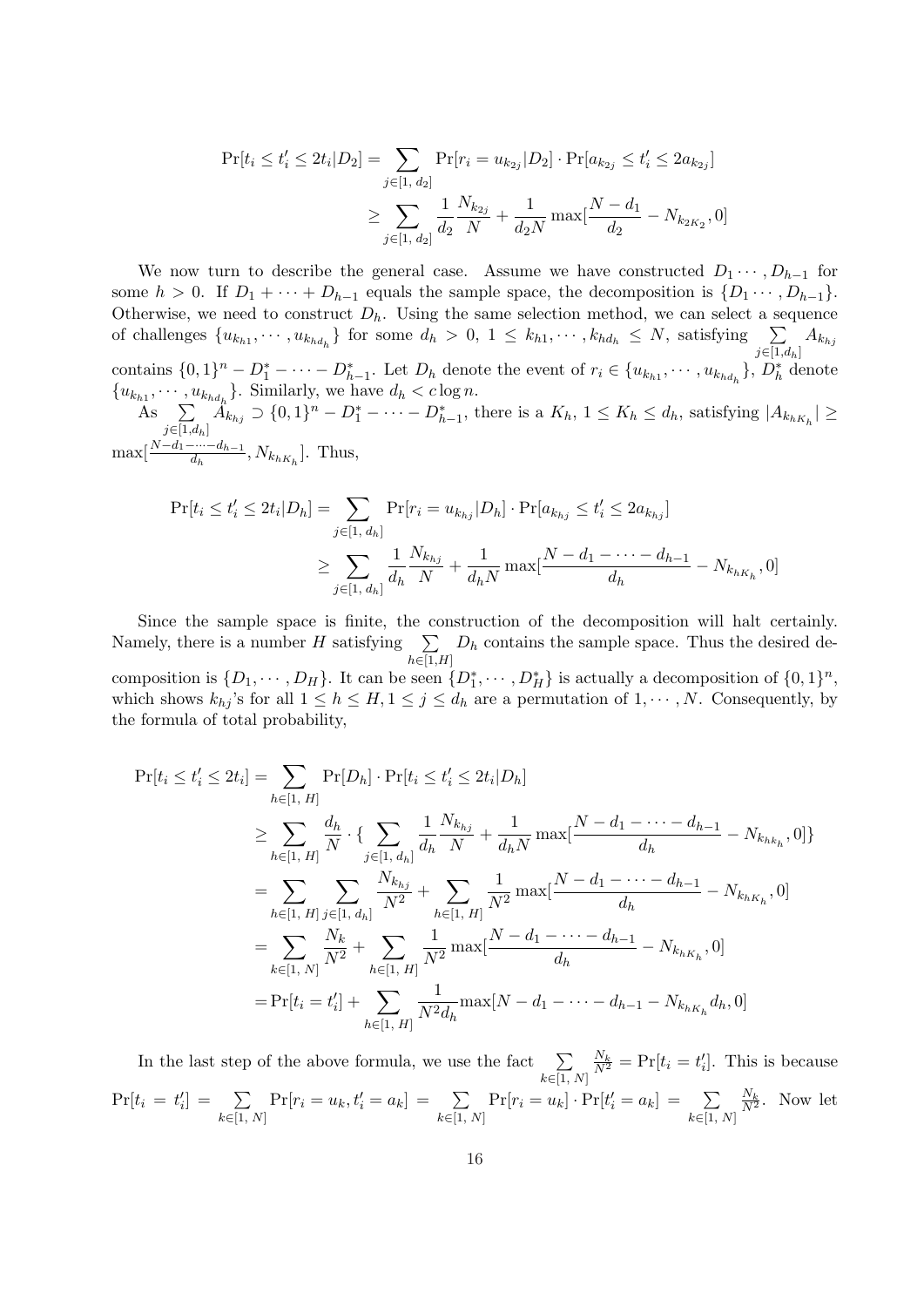<span id="page-17-0"></span>us evaluate the second item at the right hand of the last equal sign in the above formula. Since  $N_{k_{hK_h}} < \delta N$  (by the assumption of Case 2),  $N_{k_{hK_h}} d_h < \delta d_h N < c \delta \log nN$ . Let  $\gamma$  denote  $c \delta \log n$ and then  $\gamma(n) = o(1)$ . Then  $N_{k_{hK_h}} d_h < \gamma N$  for  $1 \leq h \leq H$ . Thus (for sufficiently large *n*'s),

The second item = 
$$
\sum_{h \in [1, H]} \frac{1}{N^2 d_h} \cdot \max[N - d_1 - \dots - d_{h-1} - N_{k_{hK_h}} d_h, 0]
$$

$$
> \frac{1}{N^2 c \log n} \cdot \sum_{h \in [1, H]} \max[N - d_1 - \dots - d_{h-1} - \gamma N, 0]
$$

$$
> \frac{1}{N^2 c \log n} \cdot \sum_{h \in [1, H]} \max[(1 - \gamma)N - (h - 1)c \log n, 0]
$$

Denote by H<sup>t</sup> the largest integer satisfying  $(1 - \gamma)N - (h - 1)c \log n \ge 0$  for  $1 \le h \le H'$ . Then  $H' = \lfloor \frac{1-\gamma}{c \log n} N \rfloor + 1$ . Thus (for sufficiently large *n*'s),

The second item 
$$
> \frac{1}{N^2c \log n} \cdot \sum_{h \in [1, H']} \{(1 - \gamma)N - (h - 1)c \log n\}
$$
  
 $> \frac{1}{N^2c \log n} \frac{(1 - \gamma)^2}{c \log n} N^2 - \frac{1}{N^2c \log n} \sum_{h \in [1, H']} (h - 1)c \log n = \frac{(1 - \gamma)^2}{(c \log n)^2} - \frac{1}{N^2} \frac{H'(H' - 1)}{2}$   
 $\geq \frac{(1 - \gamma)^2}{(c \log n)^2} - \frac{1}{2N^2} \{\frac{(1 - \gamma)^2 N^2}{(c \log n)^2} + \frac{1 - \gamma}{c \log n N}\} = \frac{1}{2} \frac{(1 - \gamma)^2}{(c \log n)^2} - \frac{1 - \gamma}{2N^3c \log n} > \frac{1}{4c^2 \log^2 n} > \delta^2$ 

Thus,  $Pr[t_i \le t'_i \le 2t_i] > Pr[t_i = t'_i] + \delta^2$ . Consequently,

$$
\Pr[t'_i \le 2t_i] = \Pr[t'_i < t_i] + \Pr[t_i \le t'_i \le 2t_i] > \frac{1}{2}(1 - \Pr[t_i = t'_i]) + \Pr[t_i = t'_i] + \delta^2 = \frac{1}{2} + \frac{1}{2}\Pr[t_i = t'_i] + \delta^2 > \frac{1}{2} + \delta^2
$$

Then  $Pr[t'_i > 2t_i] < \frac{1}{2} - \delta^2$ . Hence in Case 2,  $Pr[s'_i \leq s_i, t'_i \leq 2t_i, r_i \neq r'_i] > 1 - \frac{1}{2} - (\frac{1}{2} - \delta^2) - 2^{-n} =$  $\delta^2 - 2^{-n}$ .

Combining the results of Cases 1 and 2 (and the case the extraction cannot reach the step E sends  $r_i$ ), we conclude that for any outcome of E's coins used in the  $i<sup>th</sup>$  atomic protocol prior to  $r_i$  the extraction succeeds with probability at least  $\frac{1}{2}\delta^2 - 2^{-n}$ . This means the extraction succeeds in this atomic protocol with probability at least  $\frac{1}{2}\delta^2 - 2^{-n}$ . Namely, the extraction fails with probability at most  $1-\frac{1}{2}$  $\frac{1}{2}\delta^2 + 2^{-n}$ . It follows from  $m = \frac{1}{\delta^2}$  $\frac{1}{\delta^3}$  that the extraction fails in all atomic protocols with probability at most  $(1 - \frac{1}{2})$  $\frac{1}{2}\delta^2 + 2^{-n})^m = O(e^{-1/(2\delta)}) = \textsf{neg}(n).$  $\Box$ 

Claim 5.5. Assume there exist one-way functions. Then for each  $NP$  relation R there exists an  $\omega(\log n)$ -round WI PTSEPOK with time precision  $poly(n) + O(ny)$  and space precision  $poly(n)$  +  $O(y)$  for R.

*Proof.* The desired protocol  $(P, V)$  and E are constructed in almost the same way as those in the proof of Claim 5.1, except for two differences. One is  $m = \omega(\log n)$  herein. The other is E's extraction strategy in the second run. In the extraction of the  $i^{th}$  atomic protocol,  $1 \leq i \leq m$ , E chooses a new challenge  $r'_i \in_R \{0,1\}^n$  and sends  $r'_i$  to  $P^*$ , and recycles the space used in the previous rewinds. The difference is that in the second run E emulates  $P^*$  for at most  $nt_i$  steps. E does not cut off  $P^*$ ['s com](#page-11-0)puting iff  $P^*$  can finish the computing within  $nt_i$  time and its running-space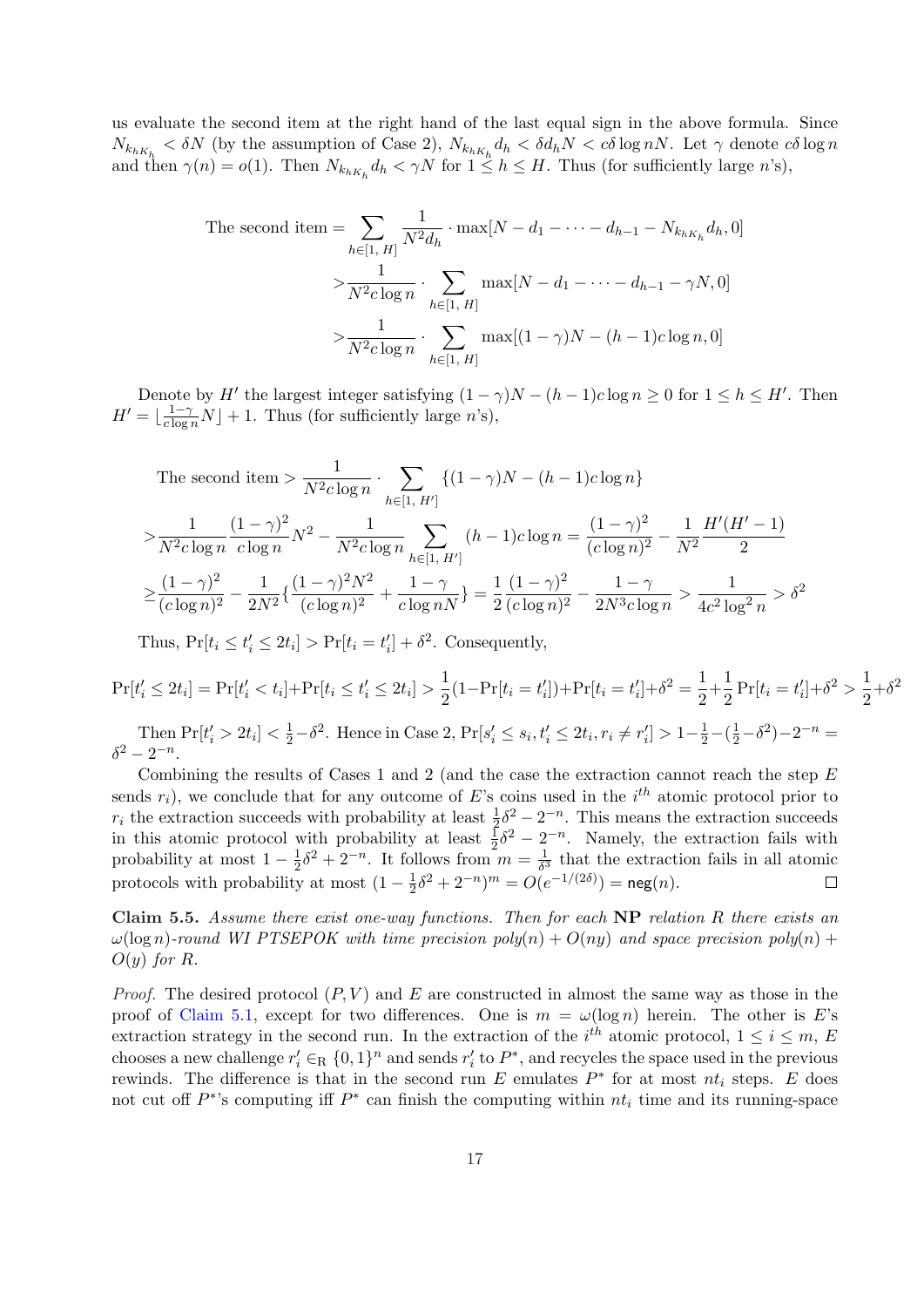on  $v_i \circ r'_i$  is no more than  $s_i$ . Others remain unchanged. We can show that E has all the required properties using a similar analysis.

Let (view<sub>P<sup>∗</sub></sup>, view<sub>V</sub>) denote the joint view output by E. It is clear that (view<sub>P<sup>∗</sub></sup>, view<sub>V</sub>) is identical</sub></sub> to the real view in the interaction of  $(P^*, V)(x)$ . Further, by applying the analysis in the proof of Claim 5.1, we have that E can provide time precision  $\text{poly}(n) + O(ny)$  and space precision  $poly(n) + O(y)$ . Thus, all that is left to prove is that E succeeds in extraction with overwhelming probability, which can be shown by using the method in the proof of Claim 5.4.

Fix any outcome of E's coins used in the first and second runs of the first  $i-1$  atomic protocols th[at results in](#page-11-0) E's view in the first run of these protocols is accepting and the extraction fails. Let us analyze the probability of successful extraction in the  $i^{th}$  atomic protocol. We will also present a uniform lower bound for this probability when further fixing any [outcome of](#page-13-0) E's coins used in this atomic protocol prior to sending the challenge. (Thus view  $v_i$  is determined.) In the same way, we only need to consider the case the extraction can reach the step  $E$  sends  $r_i$  as follows.

Assuming  $P^*$ 's running-time and running-space are bounded by  $n^{c-2}-1$  for some non-predetermined constant  $c > 0$  (for sufficiently large n's), we set  $t_i = n^{c-1} - 1$  and  $s_i = n^{c-2}$  (resp.  $t'_i = n^{c-1} - 1$ and  $s_i' = n^{c-2}$  if  $P^*$  outputs an invalid response in the first (resp. second) run. Hence, by the similar analysis in the proof of Claim 5.4, a uniform sufficient condition for the extraction succeeds is  $s_i' \leq s_i, t_i' \leq nt_i, r_i \neq r_i'$ . Thus, our main task in this proof is to present a lower bound for  $Pr[s'_i \leq s_i, t'_i \leq nt_i, r_i \neq r'_i],$  which is greater than  $\geq 1 - Pr[s'_i > s_i] - Pr[t'_i > nt_i] - Pr[r_i = r'_i].$ Since  $Pr[r_i = r'_i] = 2^{-n}$  and  $Pr[s'_i > s_i] < \frac{1}{2}$  $\frac{1}{2}$ , we only need to evaluate  $Pr[t'_i > nt_i]$ .

For  $m = \omega(\log n)$ , we can [choose tw](#page-13-0)o appropriate functions  $\alpha, \delta$  satisfying  $m = \frac{\alpha}{\delta^2}$  $\frac{\alpha}{\delta^2}$ ,  $\alpha(n)$  =  $\omega(\log n)$  and  $\delta(n) = o(1)$ . In the following we still divide the evaluation of  $Pr[t'_i \leq nt_i]$  and  $Pr[s'_i \leq s_i, t'_i \leq nt_i, r_i \neq r'_i]$  into two cases, where we still use the notations and variables presented in the proof of Claim 5.4, which admit the same definitions except for  $A_k$ . In this proof  $A_k \stackrel{\text{def}}{=} \{u \in$  $\{0,1\}^n : a_k \le t(u) \le n a_k$ .  $(1 \le a_k < n^{c-1}$  for each k.)

**Case 1.** Assume there is a  $k_0$  satisfying  $\frac{N_{k_0}}{N} \ge \delta(n)$ . Using the analysis of Case 1 in the proof of Claim 5.4, we have  $\Pr[s'_i \leq s_i, t'_i \leq nt_i, r_i \neq r'_i] > \frac{1}{2}$  $\frac{1}{2}\delta^2(n) - 2^{-n}.$ 

**Case 2.** Assume  $\frac{N_k}{N} < \delta(n)$  for all k's. In this case  $Pr[t_i \le t'_i \le nt_i]$  can be evaluated as follows.

Adopting the same selection method as the proof of Claim 5.4 shows, we can obtain a de[compositio](#page-13-0)n  $\{D_1, \dots, D_H\}$  of the sample space and a decomposition  $\{D_1^*, \dots, D_H^*\}$  of  $\{0, 1\}^n$ . It is noticeable that the value of  $d_h$ ,  $1 \leq h \leq H$ , differs from it in the proof of Claim 5.4 as we modify the definition of  $A_k$ ,  $1 \leq k \leq N$ . We illustrate this difference with respect to  $d_1$ . Assume  $D_1^* = \{u_{k_{11}}, \dots, u_{k_{1d_1}}\}$ . Then  $a_{k_{11}} < na_{k_{11}} < a_{k_{12}} < na_{k_{12}} < \dots < a_{k_{1d_1}} < na_{k_{1d_1}}$ . It follows  $a_{k_{11}} \cdot n^{d_1-1} < a_{k_{1}d_1} < n^{c-1}$ . Hence  $d_1 < c$ . Similarly, we have  $d_h < c$  for  $1 \leq h \leq H$ [. Accord](#page-13-0)ing to the analysis in the proof of Claim 5.4, we infer that

$$
\Pr[t_i \le t_i' \le nt_i] = \Pr[t_i = t_i'] + \sum_{h \in [1, H]} \frac{1}{N^2 d_h} \cdot \max[N - d_1 - \dots - d_{h-1} - N_{i_{hk_h}} d_h, 0]
$$

Now let us evaluate the second item at the right hand of the equal sign. Since  $N_{i_{hk_h}} < \delta N$ ,  $N_{i_{hk_h}}d_h < \delta d_h N < c\delta N$ . Let  $\gamma = c\delta$ . This shows  $N_{i_{hk_h}}d_h < \gamma N$ . Thus (for sufficiently large *n*'s),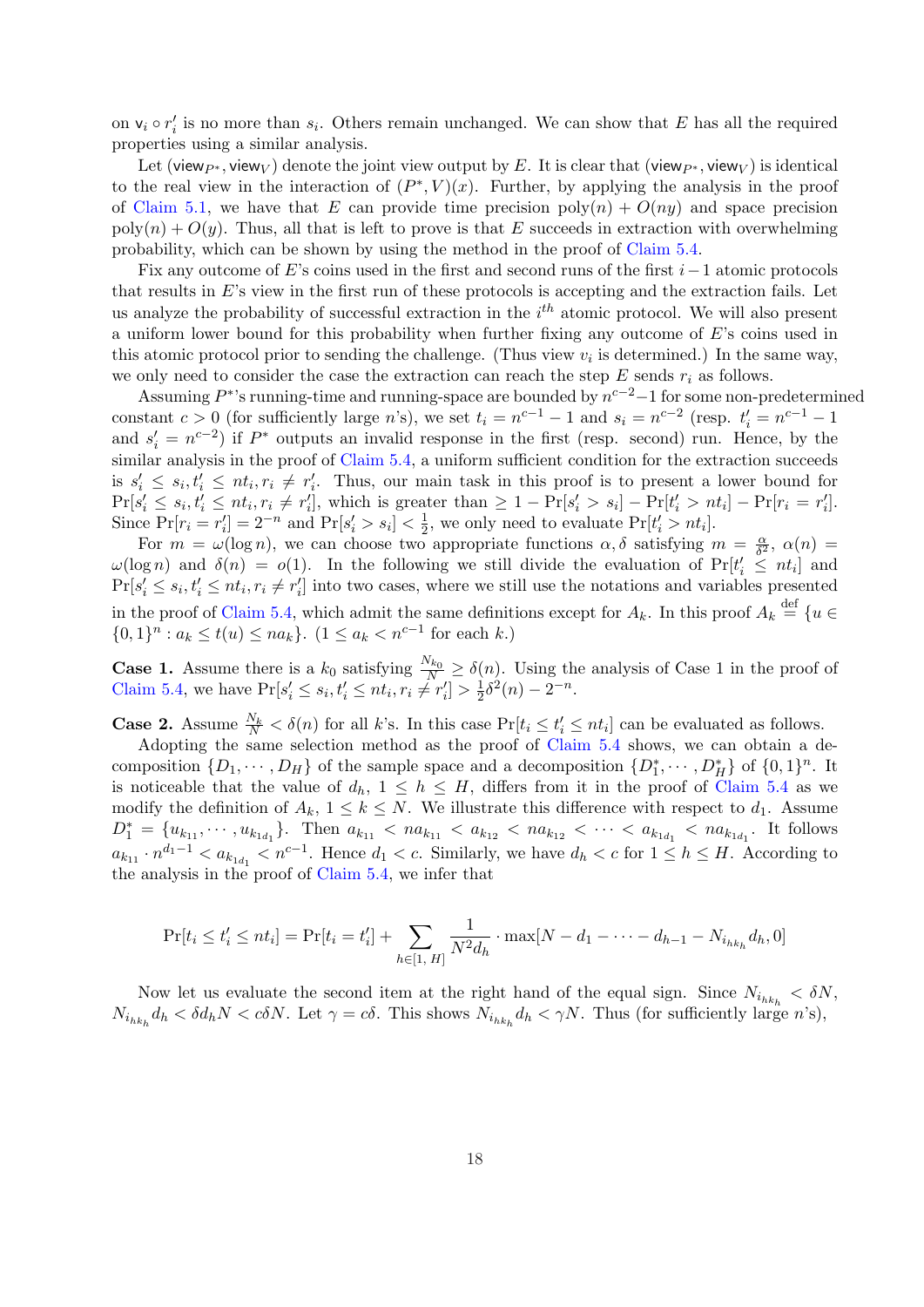<span id="page-19-0"></span>The second item = 
$$
\sum_{h \in [1, H]} \frac{1}{N^2 d_h} \cdot \max[N - d_1 - \dots - d_{h-1} - N_{i_{hk}} d_h, 0]
$$

$$
> \frac{1}{N^2 c} \cdot \sum_{h \in [1, H]} \max[(N - d_1 - \dots - d_{h-1} - \gamma N), 0] > \frac{1}{N^2 c} \cdot \sum_{h \in [1, H]} \max[(1 - \gamma)N - (h - 1)c, 0]
$$

Denote by H' the largest value satisfying  $(1-\gamma)N-(h-1)c \geq 0$  for  $1 \leq h \leq H'$  (and sufficiently large *n*'s). Then  $H' = \lfloor \frac{\overline{1} - \gamma}{c} N \rfloor + 1$ . Thus (for sufficiently large *n*'s),

The second item > 
$$
\frac{1}{N^2c}
$$
  $\cdot$   $\sum_{h \in [1, H']} \{(1 - \gamma)N - (h - 1)c\} > \frac{1}{N^2c} \frac{(1 - \gamma)^2}{c} N^2 - \frac{1}{N^2c} \sum_{h \in [1, H']} (h - 1)c$   
\n
$$
= \frac{(1 - \gamma)^2}{c^2} - \frac{1}{N^2} \frac{H'(H' - 1)}{2} \ge \frac{(1 - \gamma)^2}{c^2} - \frac{1}{2N^2} \{\frac{(1 - \gamma)^2 N^2}{c^2} + \frac{1 - \gamma}{cN} \} = \frac{1}{2} \frac{(1 - \gamma)^2}{c^2} - \frac{1 - \gamma}{2N^3c}
$$
\n
$$
> \frac{1}{2c^2} - \frac{\gamma}{c^2} - \frac{1 - \gamma}{2N^3c} > \frac{1}{3c^2} > \delta
$$

Then  $Pr[t_i \le t'_i \le nt_i] > Pr[t_i = t'_i] + \delta$ . Hence

$$
\Pr[t'_i \le nt_i] = \Pr[t'_i < t_i] + \Pr[t_i \le t'_i \le nt_i] > \frac{1}{2}(1 - \Pr[t_i = t'_i]) + \Pr[t_i = t'_i] + \delta \ge \frac{1}{2} + \delta
$$

Thus,  $Pr[t'_i > nt_i] < \frac{1}{2} - \delta$ . So in Case  $2 Pr[s'_i \leq s_i, t'_i \leq nt_i, r_i \neq r'_i] > 1 - \frac{1}{2} - (\frac{1}{2} - \delta) - 2^{-n} = \delta - 2^{-n}$ .

Combining the results from Cases 1 and 2 (and the case the extraction cannot reach the step E sends  $r_i$ ) we conclude that for any outcome of E's coins used in the i<sup>th</sup> atomic protocol prior to  $r_i E$  succeeds in extraction in the i<sup>th</sup> atomic protocol with probability at least  $\frac{1}{2}\delta^2 - 2^{-n}$ . This means the extraction succeeds in this atomic protocol with probability at least  $\frac{1}{2}\delta^2 - 2^{-n}$ . Namely, E fails with probability at most  $1-\frac{1}{2}$  $\frac{1}{2}\delta^2$  + neg(n). It follows from  $m = \frac{\alpha}{\delta^2}$  $\frac{\alpha}{\delta^2}$ , *E* fails in all atomic  $\frac{1}{2}\delta^2 + 2^{-n})^m = O(e^{-\frac{\alpha}{2}}) = \text{neg}(n).$ protocols with probability at most  $(1 - \frac{1}{2})$  $\Box$ 

Claim 5.6. Assume there exist constant-round perfectly-hiding commitments. Then for each NP relation R there exists an  $\omega(\log^3 n)$ -round (resp.  $\omega(\log n)$ -round) perfectly WI PTSEAOK with time precision  $poly(n) + O(y)$  (resp.  $poly(n) + O(ny)$ ) and space precision  $poly(n) + O(y)$  for R.

*Proof.* Instantiate the commitment scheme in Blum's proof for  $R$  with a constant-round perfectlyhiding commitment scheme. Then using the proofs of Claim 5.1, Claim 5.4 and Claim 5.5, we infer this claim holds. Details omitted.  $\Box$ 

Combining Claim 5.6 with Claim 4.3, we have Theorem 1.1 follows. Combining Claim 5.1 and Claim 5.5 with Claim 4.5, we have Theorem 1.2 follo[ws.](#page-11-0)

# References

- [1] [B. Ba](#page-17-0)rak. [How to Go](#page-10-0) Beyond [the Black-Box](#page-3-0) Simulation Barrier. In Proc. 42nd FOCS, IEEE, pages 106-115, 2001.
- [2] B. Barak, S. J. Ong, and S. Vadhan. Derandomization in Cryptography, In Proc. Crypto'03, Springer-Verlag, LNCS 2729, pages 299-315, 2003.